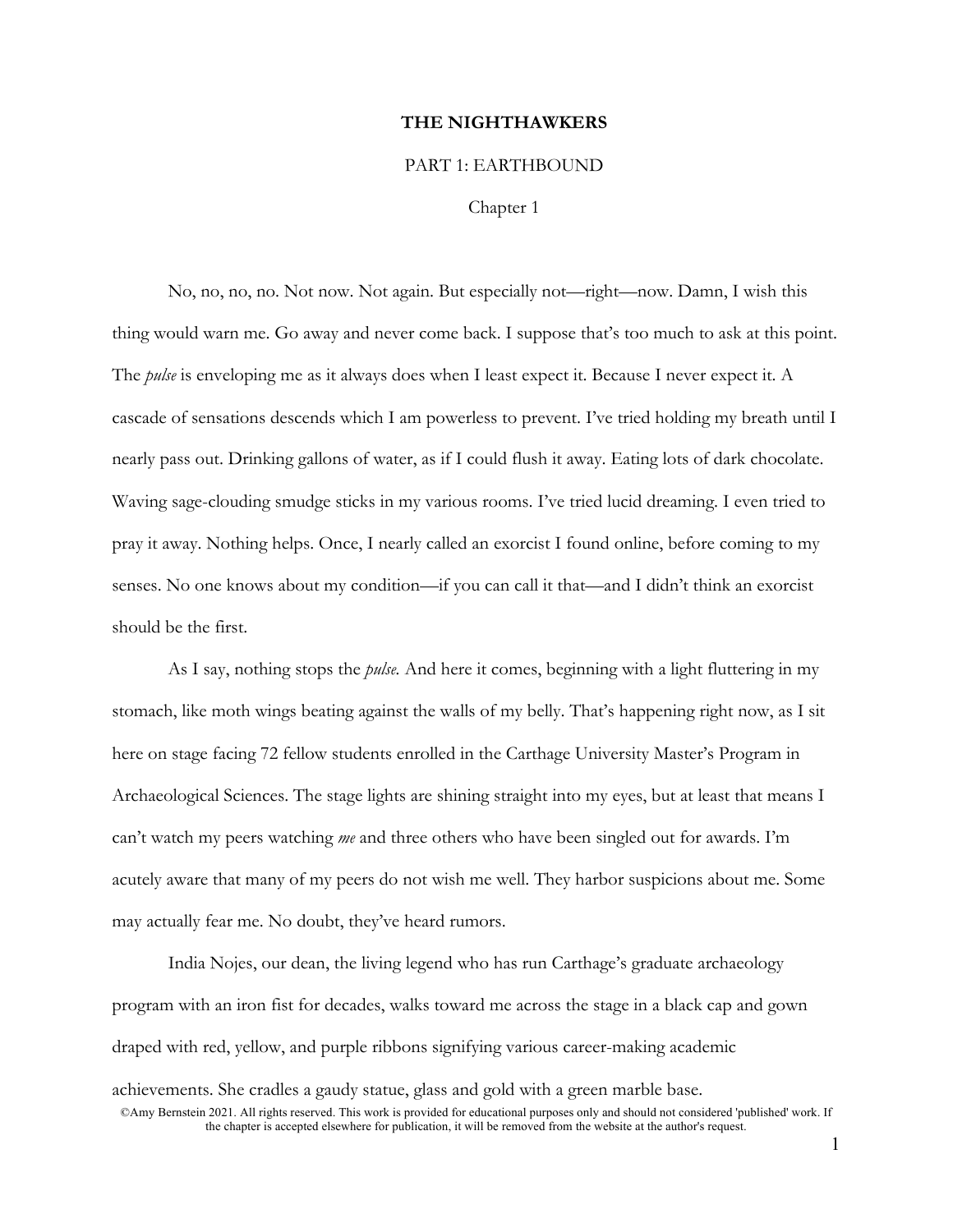The moths beat rapidly now as stage two of the *pulse* begins its assault. Tingling pricks my skin, followed by waves of light radiating like electric shivers along my trunk, my arms, my legs. My hairs stand on end, my breathing is shallow, my nerves on fire. I'm encased in a bolt of lightning about to shoot rays out the top of my head. A few minutes more pass as stage two gives way to stage three: I begin to lose touch with the ground and float above the auditorium, untethered, on the verge of becoming something else. But I do not actually float away or become anything other than who, or what, I already am.

I've never been able to describe the ordeal of the *pulse* accurately, even to myself. I literally do not have the words to explain the phenomenon*.* It just *is.* It *happens.* And even though I'm used to it, I am still caught off-guard every time, going back to the very first time, when I was eleven. But there's no time to think about that now.

Dean Nojes is two feet from me when she begins speaking.

"It is my great honor to announce that this year's recipient of our university's most prestigious award, the Boniface Prize for outstanding scholarship in the field of archaeology, goes to…"

In the final stage of the *pulse*, stage four, a brown filmy haze obscures my vision. I do not drive for this reason: I never know when I might lose my vision, and I've always worried I wouldn't be able to pull over in time to avoid an accident. Dr. Nojes speaks just as I am temporarily blinded. I turn my head toward the sound of her voice.

"Pauline Marsh," Dr. Nojes continues. "In all my years at Carthage, I have never met a graduate student with such an exceptionally gifted grasp of the art, science, and history of archaeology as Pauline. She is also only the second student ever, after yours truly—" I imagine Dr. Nojes flashing a fake-humble smile—"to achieve and maintain a 4.2 average in each and every

<sup>©</sup>Amy Bernstein 2021. All rights reserved. This work is provided for educational purposes only and should not considered 'published' work. If the chapter is accepted elsewhere for publication, it will be removed from the website at the author's request.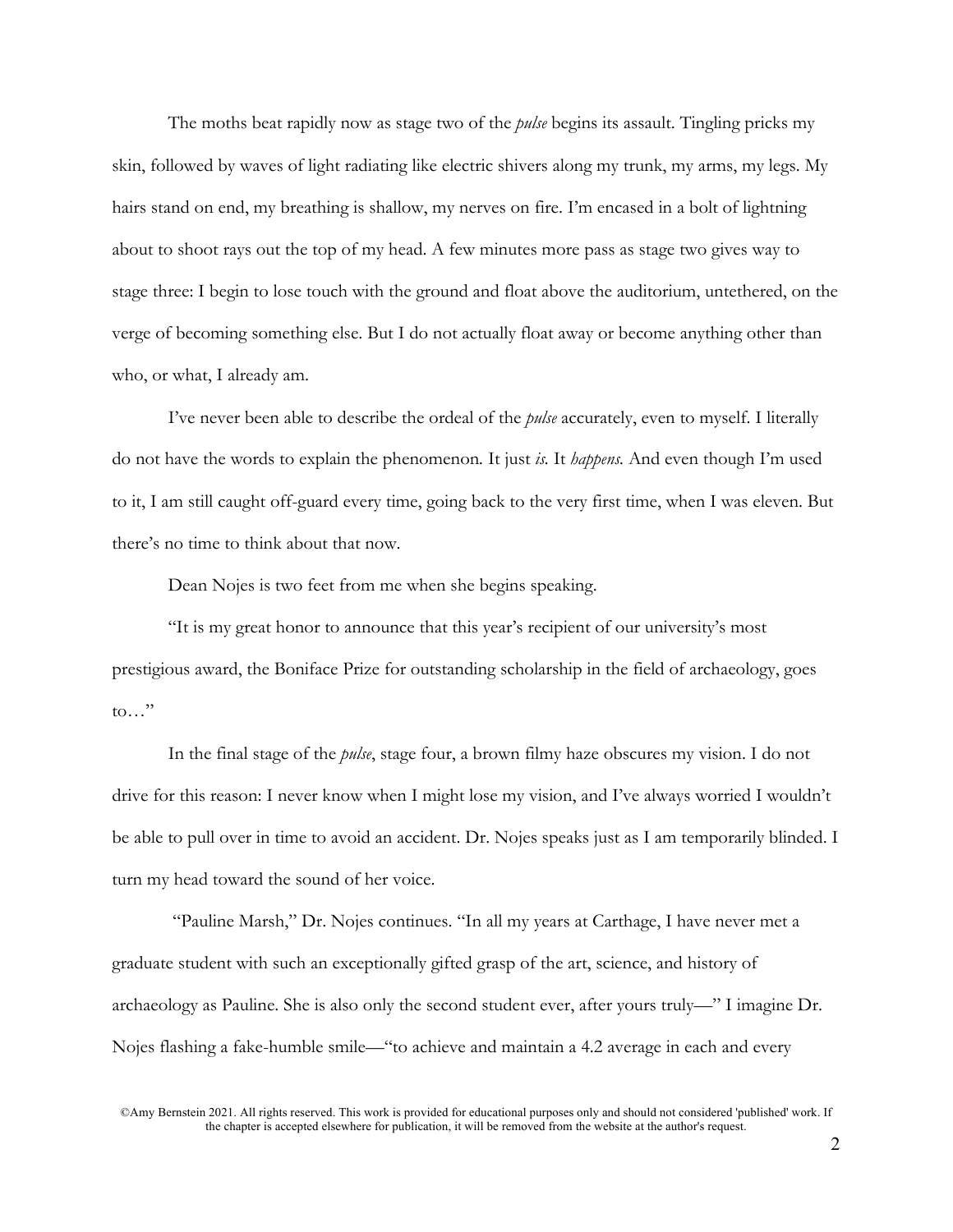semester of our program. Truly a remarkable achievement and Carthage is fortunate to now claim her as an esteemed alumna. Congratulations, Pauline." Tepid applause, as expected.

The brown film recedes and my eyesight clears just in time to receive the heavy Boniface statue in my lap. The *pulse* is over, yet again. And yet again I am drained, exhausted, and slightly giddy. I purse my lips to stifle an inappropriate laugh. My body craves release; I have yet to find a satisfying outlet. Thank God I'm not expected to give a speech. No one is allowed to upstage Dean Nojes. Fortunately, my brief moment in the spotlight is over.

I know I am weird. I have yet to meet another living soul who has experienced, or even hinted at, anything like the *pulse.* Not my foster parents, not my teachers, not my only friend at Carthage, Bette French. So I pretend to be just like everyone else. Sort of.

Bette, seated next to me, receives a certificate of excellence for her graduate thesis on ethical practices in archaeology. I focus on my breathing while the dean acknowledges the other students on stage. Fifteen minutes later, though it feels much longer, this embarrassing ritual is over. The crowded auditorium comes alive as students quickly sidle out the long rows of folding seats, eager to escape the confines of academia.

Dean Nojes raises her deep alto voice to be heard above the chatter. "I'll see you all back at the compound," she yells. "Remember: it's a party *and* a requirement. You skip out and I'll know it—and there will be consequences."

We have all heard this odd pronouncement before. In fact, at our grad school orientation two years ago, one of the first things we learned was that Dean Nojes throws a party at her house for all graduating Masters' candidates and attendance is mandatory. Miss it, and the dean will withhold final credits, without which a student cannot graduate and officially call herself an archaeologist. As for what goes on at this party and why it's so important, nobody is willing to say.

<sup>©</sup>Amy Bernstein 2021. All rights reserved. This work is provided for educational purposes only and should not considered 'published' work. If the chapter is accepted elsewhere for publication, it will be removed from the website at the author's request. It's as if the dean's party induces some form of amnesia. It's common knowledge that this event has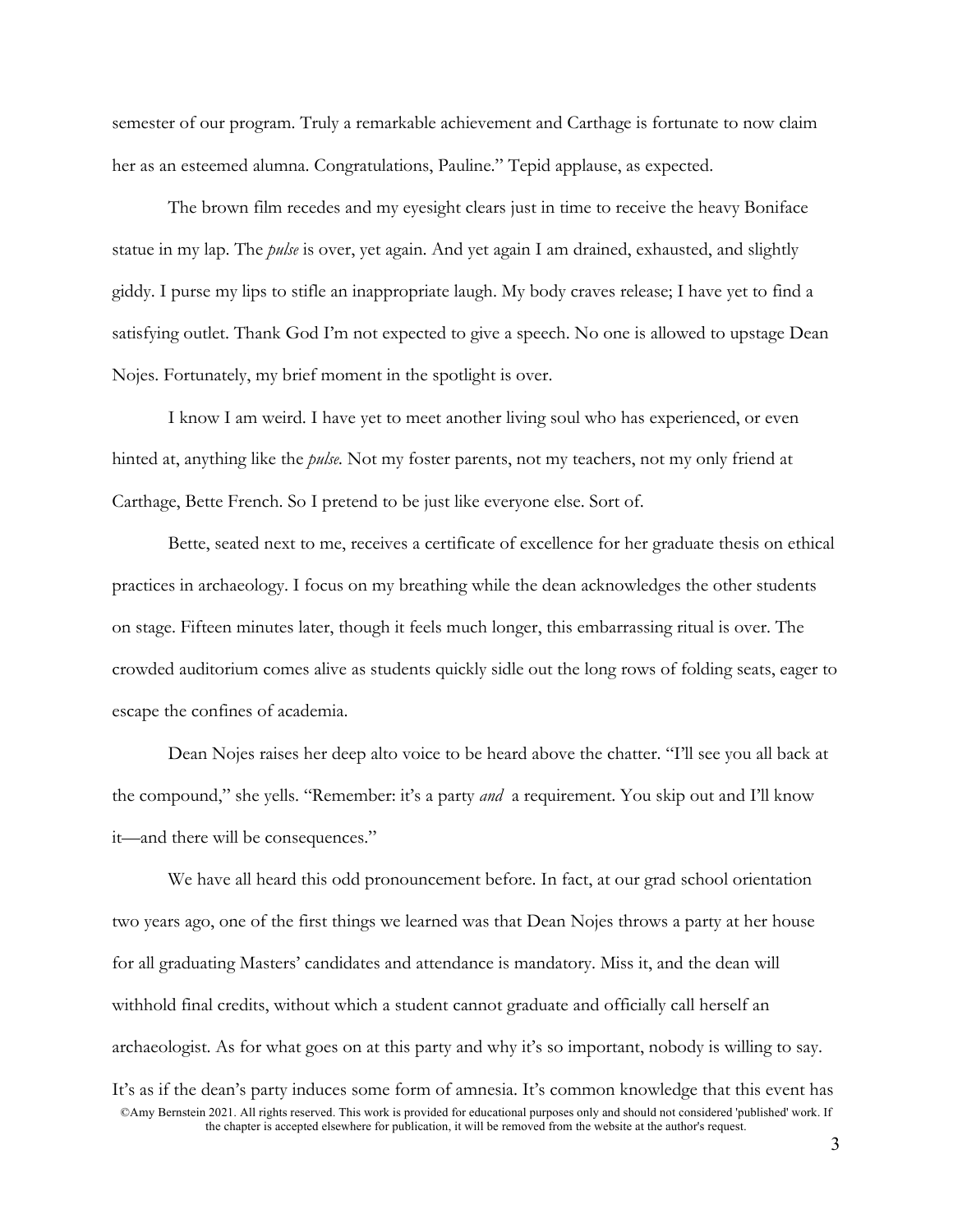been a Carthage tradition for years, yet the details remain a blank. The standing joke is that Dean Nojes's graduation party is like Las Vegas: whatever happens there, stays there.

Bette and I leave the auditorium together and walk to Nojes's house about four blocks away from Carthage's leafy, suburban campus a few miles north of Baltimore, Maryland. I clutch my statue, which looks like an odd mash-up of a winged angel and a wolf.

"That's an impressive piece of crap you got there," Bette says.

"Should I lug it around for the rest of my life?"

"Put it on your coffee table, smack in the middle."

"I don't have a coffee table," I say. I have a bed, a mini-fridge, and second-hand clothing. Not much else.

"Something to look forward to then," Bette says, heaving the statue out of my hands. "Wow.

Great doorstop. Or no, when somebody breaks into your house. Clock 'em over the head."

I laugh. "What house?"

"Some day," Bette says, "you'll wake up and find you've become a little more ordinary, like the rest of us. You know, a house, a husband, a kid or two."

"I'm ordinary now, Bette."

"Yeah?" Bette says, swinging the statue with both hands as if she's about to hurl it away. "I guess they give these out to just anybody off the street, then."

"Well, you know."

"This thing weighs a ton. It could be dangerous in the wrong hands." She changes her grip on the bulky award, raising it up and down as if it's a barbell and she's working on her biceps.

"You have a suspicious mind, Bette, you know that? You could probably find a rotting corpse in the middle of a field of daisies."

"Uh-huh. And you are all sweetness and light."

<sup>©</sup>Amy Bernstein 2021. All rights reserved. This work is provided for educational purposes only and should not considered 'published' work. If the chapter is accepted elsewhere for publication, it will be removed from the website at the author's request.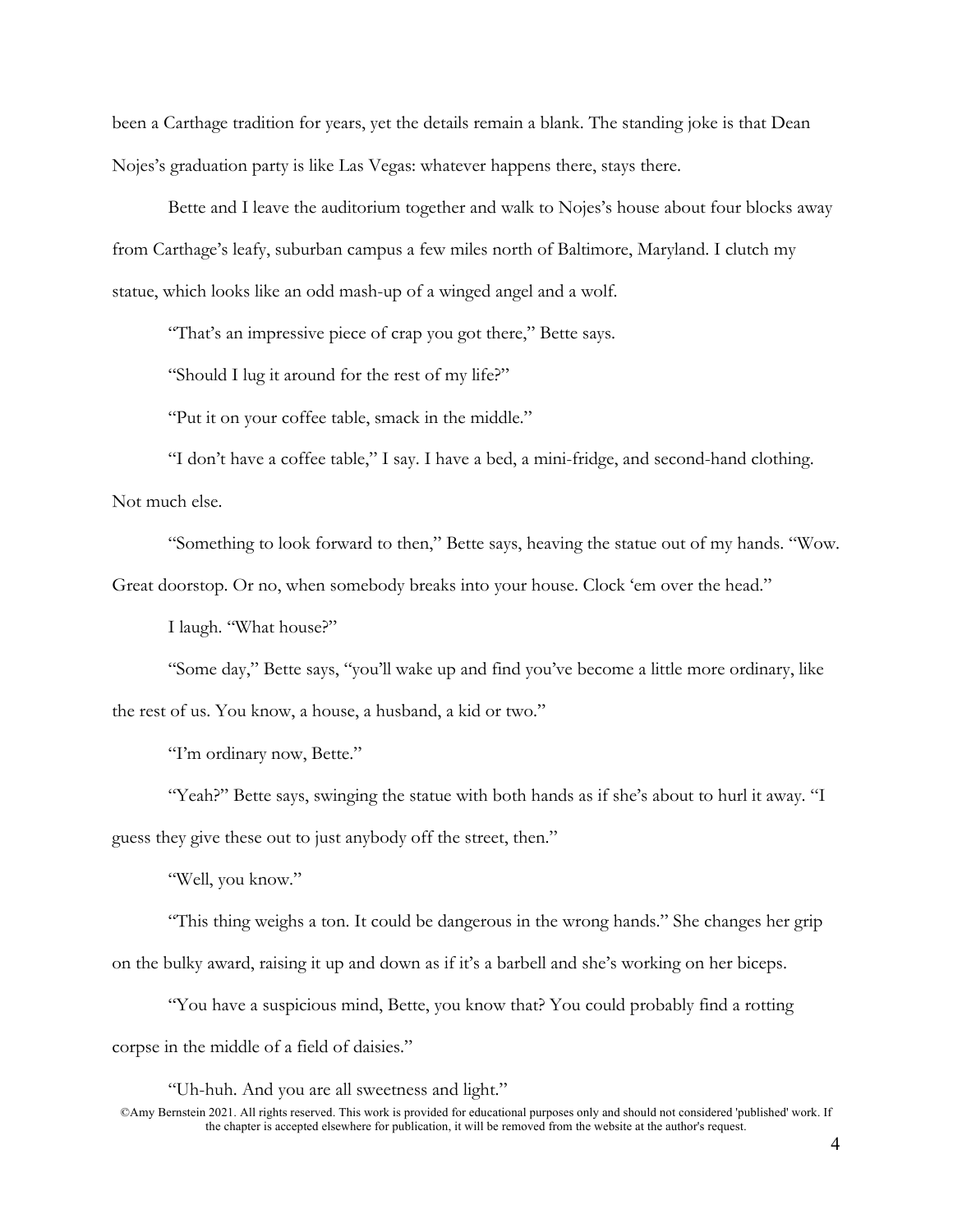"Anyway," I say, "I can't see you chipping away at rocks, sweating in the sun. You don't do slow-mo."

"And I can't really see you with the hubby and the kids."

When I first met Bette, at the beginning of our program, I thought she wasn't a serious person. That was stupid of me and I was wrong. She rocks an '80s-Madonna look, with short, spiky hot-pink hair, which fooled me. She even wears fishnets, for reasons I haven't figured out. I stick to skinny jeans and wrinkled prairie dresses plucked from the *haute couture* racks of Goodwill.

"I keep telling you, Marsh, not everybody in our field is swishing a soft brush and peering at bone fragments under a microscope. There are so many bad guys infiltrating honest digs."

"Infiltrating? Ooh, that *does* sound bad."

"Seriously," Bette says, getting worked up, "they sneak stuff out that doesn't belong to them. They sell stolen artifacts because they're greedy bastards. And they just piss the hell out of me, y'know? Somebody has to go out there and stop them in their tracks. Nobody's paying enough attention!"

Yeah, Bette is one of the most serious people I know. She is going to kick ass. But I'm still not going to tell her about the *pulse.* I'd like to hold onto the only friend I have right now, if possible—one of the only friends I've *ever* had.

Our peers stream into Dean Nojes's mid-century ranch house. I take my statue back from Bette and hide it beneath a hydrangea bush near the house. I might leave it there and hope the dean doesn't question me about it. I look up and there she is, Dean Nojes, looming in her doorway, waving people into the house like a modern-day Gertrude Stein, short and round, dressed as usual in a loose, gauzy blowse and a loose full-length skirt. Even her hair reminds me of Stein—closecropped, gray, with bangs. But unlike Stein, her arms are loaded with bangles that clink every time

©Amy Bernstein 2021. All rights reserved. This work is provided for educational purposes only and should not considered 'published' work. If the chapter is accepted elsewhere for publication, it will be removed from the website at the author's request.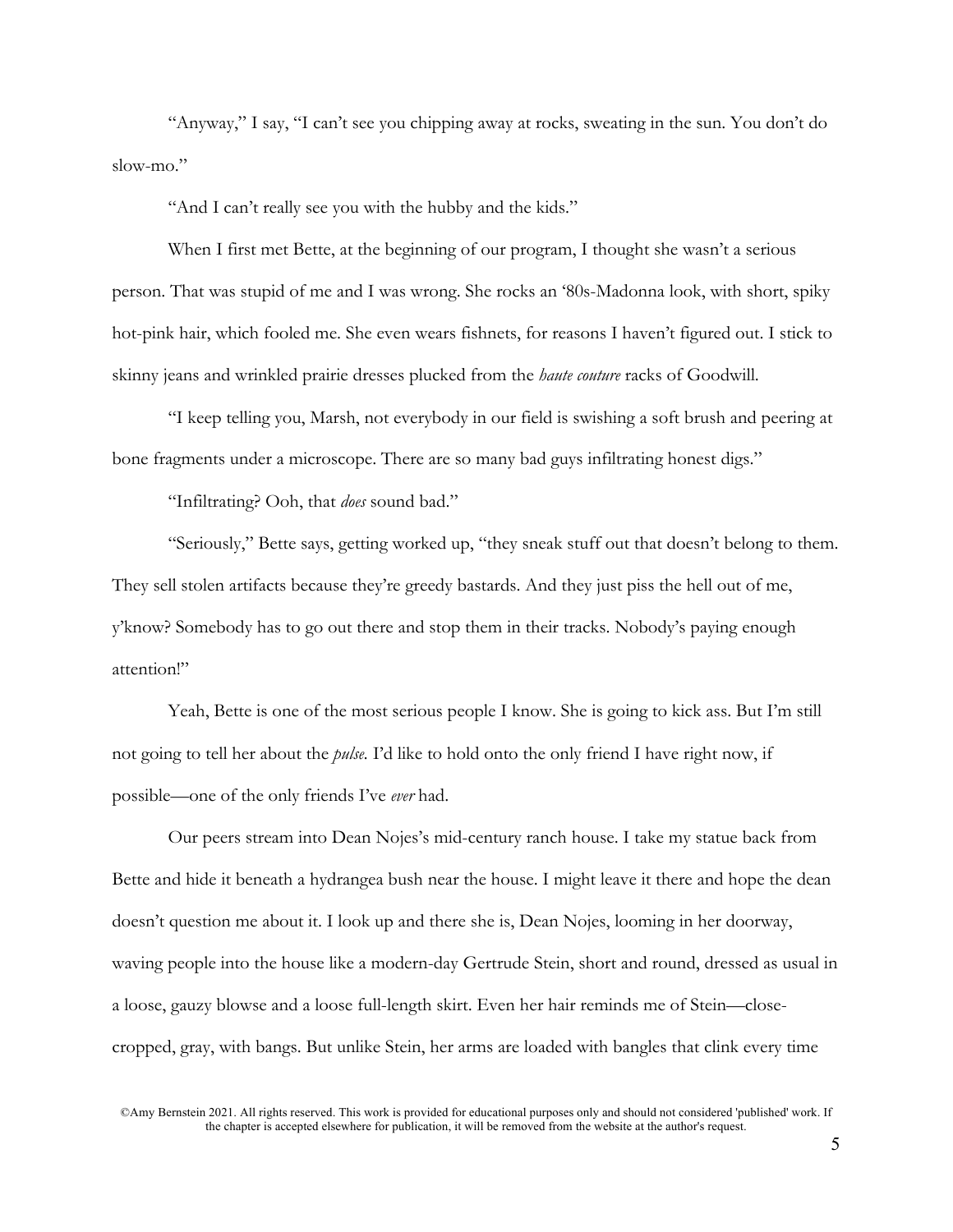she moves. In her seminars, the sound of all those bracelets knocking together as she wields a laser pointer at her slides drove us all crazy. I'm convinced she does it on purpose.

Nojes smiles and pats my shoulder as I enter the house. Before I can slip past her, she leans over and whispers. "I wonder what's in store."

"Excuse me?" I say. I'm not sure I heard what she said above the crowd of students talking, laughing, and drinking beer in her living room. But she just smiles again and waves the next batch of students into her house, which is filling up fast. *I wonder what's in store.* What does that mean? Or did I misunderstand? Maybe she said, *I wonder what's by the door.* Did the dean see me ditch the award? Is she insulted? Is she going to prevent me from graduating? I squeeze past her to the long sideboard loaded with beer, wine, and baskets of pretzels and chips.

"What's wrong now?" Bette asks, handing me a beer.

"Nothing," I say. "Nojes said something to me on the way in. I just—"

"You're her pet. You know that, right? I don't care, personally. We're done here. This place is already in my rear-view mirror. But you're this year's flavor. At least you don't humble-brag, which is why I can stand to put up with you." Bette holds her bottle out so we can clink them. "What should we drink to?" I shrug, feeling stupid. "Oh, c'mon. You just won the biggest award this place has to offer, the one they only give out, what, like every five years? And you can't think of a single reason to celebrate? I take it back—what I said about you not humble-bragging. This is borderline obnoxious, Marsh."

"I don't have a job. I don't know where I'm going to live. I don't have any money. Maybe I can sell the angel-wolf statue on eBay, or something."

"Poor little you," Bette says, tugging on one of her enormous hoop earrings. "So let's toast to *me*. Off to Hell Gap, Wyoming. Where I guarantee you I will *not* spend all my time digging for Paleoindian spear tips. They've had a rash of thefts out there."

<sup>©</sup>Amy Bernstein 2021. All rights reserved. This work is provided for educational purposes only and should not considered 'published' work. If the chapter is accepted elsewhere for publication, it will be removed from the website at the author's request.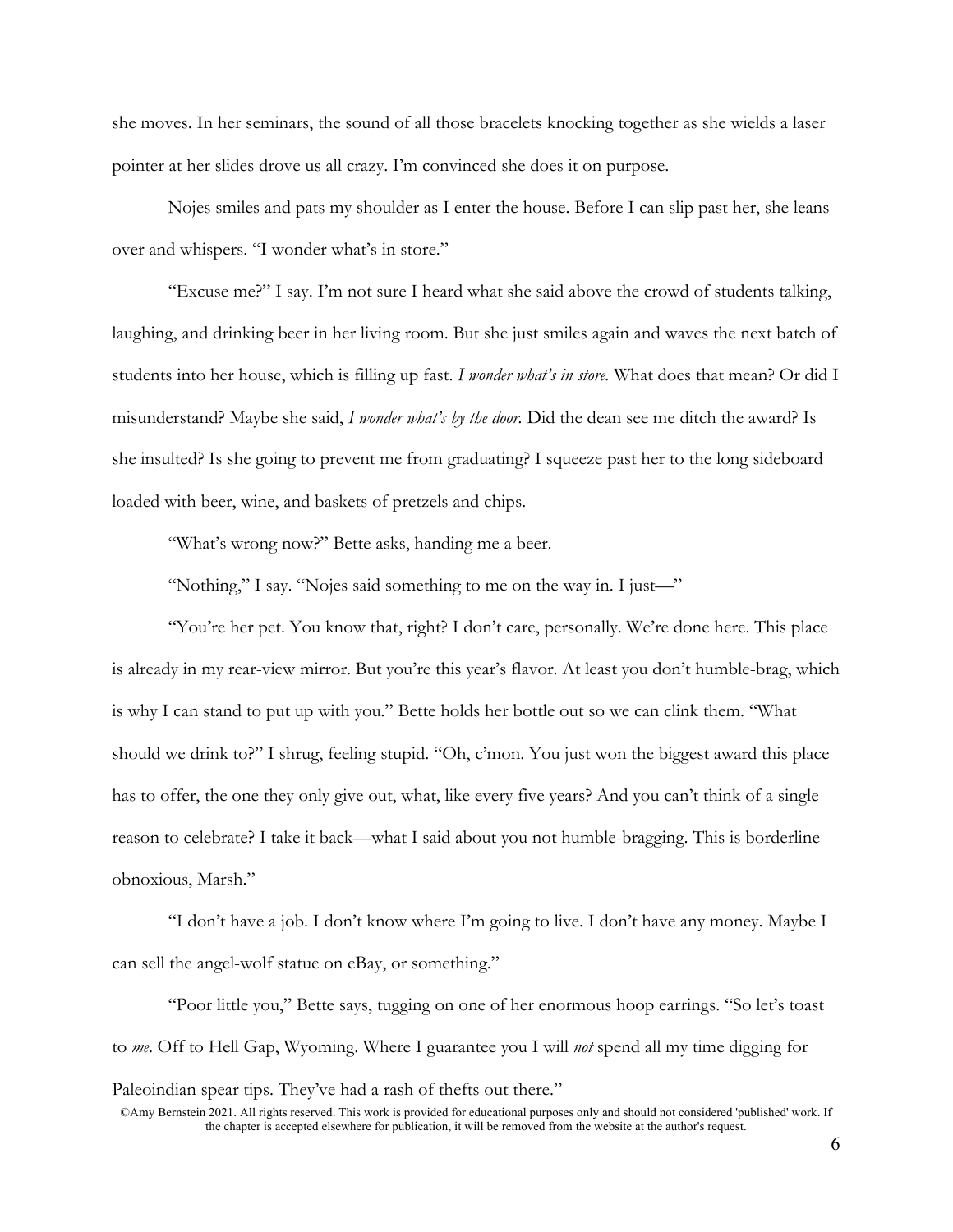"I expect to see you on insta with your pickaxe buried deep in the skull of some artifactstealing loser," I say as our bottles tap. "Our very own Jessica Jones of the pit crew."

"Something ridiculously amazing will fall out of the sky for you," Bette says, sounding halfsincere. "I mean, you make everything look so easy. I don't know why you're worried."

Bette goes off to mingle but I stay put. I watch my classmates talking in clusters, laughing, flirting. I know some of them are talking about me. Their quick, furtive glances in my direction give them away. There's Sue Rios, heading to Princeton for a PhD. She has said all along she has no interest in actually getting her hands dirty. Gayle Connaught is off to a museum job in Saskatchewan. Also dirt-averse. And Dan Finland, who landed a six-figure job with Exxon, which as far as I'm concerned, means he's made a deal with the devil of fossil fuels. The three of them become aware that I'm staring at them, waiting for them to break off first. And they do. The trio walks toward me as though they're a single beast and I'm their wounded prey.

"So, congrats and all," Sue Rios says to me, with a little toss of her head. "Can I ask you something, Pauline?"

"Sure," I say, taking a slow, casual swig of beer. The four of us are now standing in a tight little group, while scores of students swirl around us. "What do you want to know?"

"What I want to know—*we* want to know, actually," Sue says, looking at Gayle and Dan, "is why you seem to know absolutely everything about archaeology, like *everything,* all the chemistry, all the cultures, all the important digs and what they found, the whole entire discipline."

"From the first day, even," Dan says. "I never saw you open a textbook."

"I never saw you in the library," Gayle says. "What's your deal? We just really wanna know." "And then you graduate with, what did Dean Nojes say?" Sue says. "Like a 4.2 GPA. Better than perfect. I mean, how the hell did you do that?"

©Amy Bernstein 2021. All rights reserved. This work is provided for educational purposes only and should not considered 'published' work. If the chapter is accepted elsewhere for publication, it will be removed from the website at the author's request.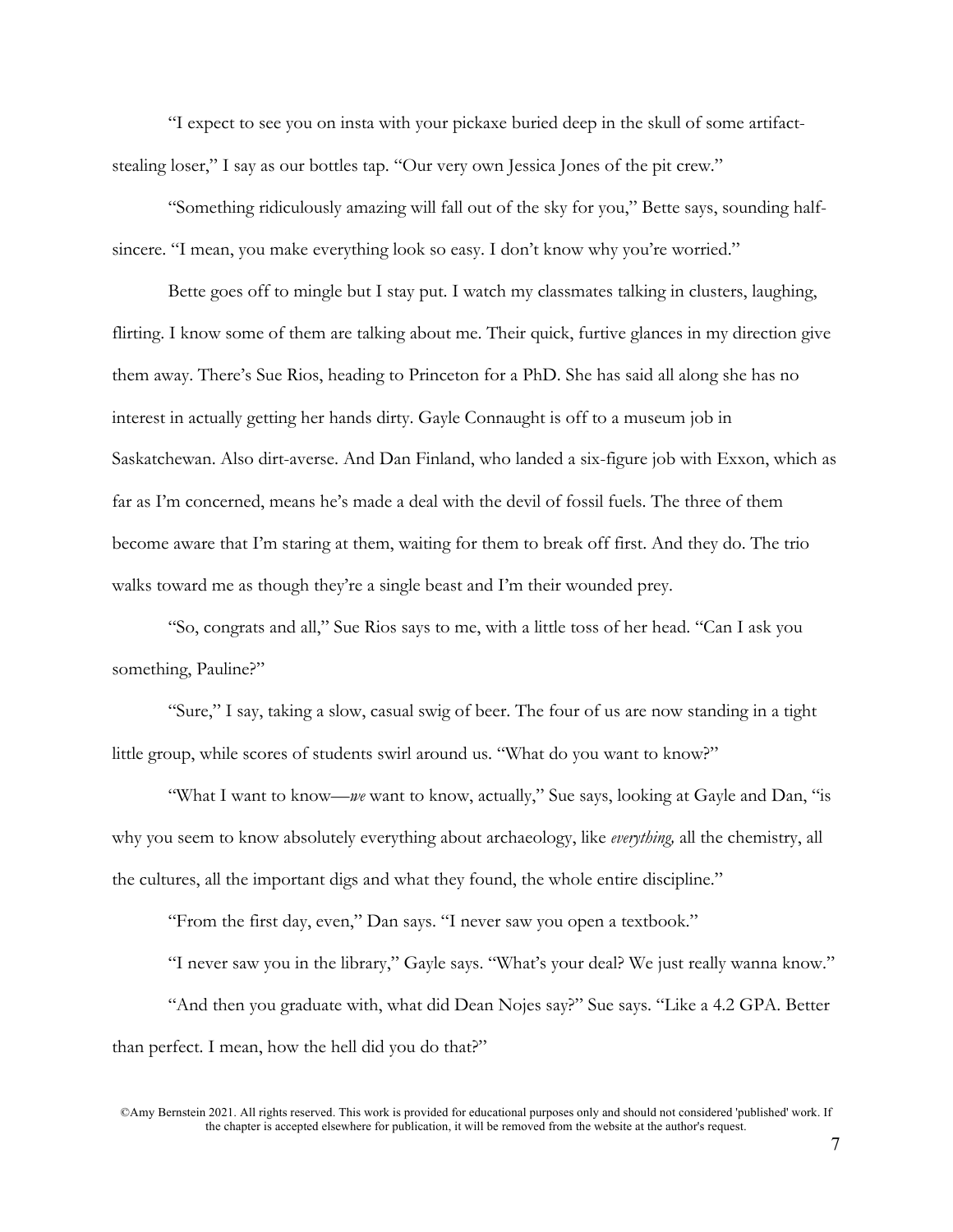"Have I been a puzzle all this time?" I ask, smiling. "Like a hard sodoku where you just can't fill in the grid?" I'm so used to being the kid nobody quite trusts, this interaction feels normal—just more of the same. Graduate school didn't magically turn me into Miss Popular.

"Well, sorta, yeah," Sue says, a tiny bit sheepishly. Gayle and Dan nod.

"I studied," I say. "You just didn't catch me at it. It's not like we were hanging out or anything. I don't know what to tell you. I guess I found the right field. I don't think you'd be asking me this if we'd studied, like, astrophysics."

"It just seems weird, is all," Gayle says. "I don't mean *you're* weird." (*Oh yes, you do.*) "I mean, it's like you're a walking encyclopedia, I guess that's what seems weird."

"Do you have a photographic memory?" Dan asks.

"I don't know," I say. "I never thought about it. We only know what's in our own heads, right?"

*Colored glass beads.*

*An awl made of bone.*

*A wooden chest filled with gold jewelry.*

"Did you cheat, Pauline?" Sue asks suddenly, not at all sheepishly. The others look away. Sue tosses her head again, whatever that means. She squints at me. "Did you?"

I take a slow breath before answering. "If I did," I say slowly, "if I cheated, why would I admit that to you, here, now, in the dean's house?"

"Well, I—" Sue says.

"Get a grip, Sue," I say. "Your career is on track, isn't it? Why do you care what I did or didn't do, or how I got through the program?"

"Because," Dan says, his teeth almost clenched, "we all worked our fucking asses off and

you never seemed to make an effort. It all just poured out of you. It just makes us wonder."

<sup>©</sup>Amy Bernstein 2021. All rights reserved. This work is provided for educational purposes only and should not considered 'published' work. If the chapter is accepted elsewhere for publication, it will be removed from the website at the author's request.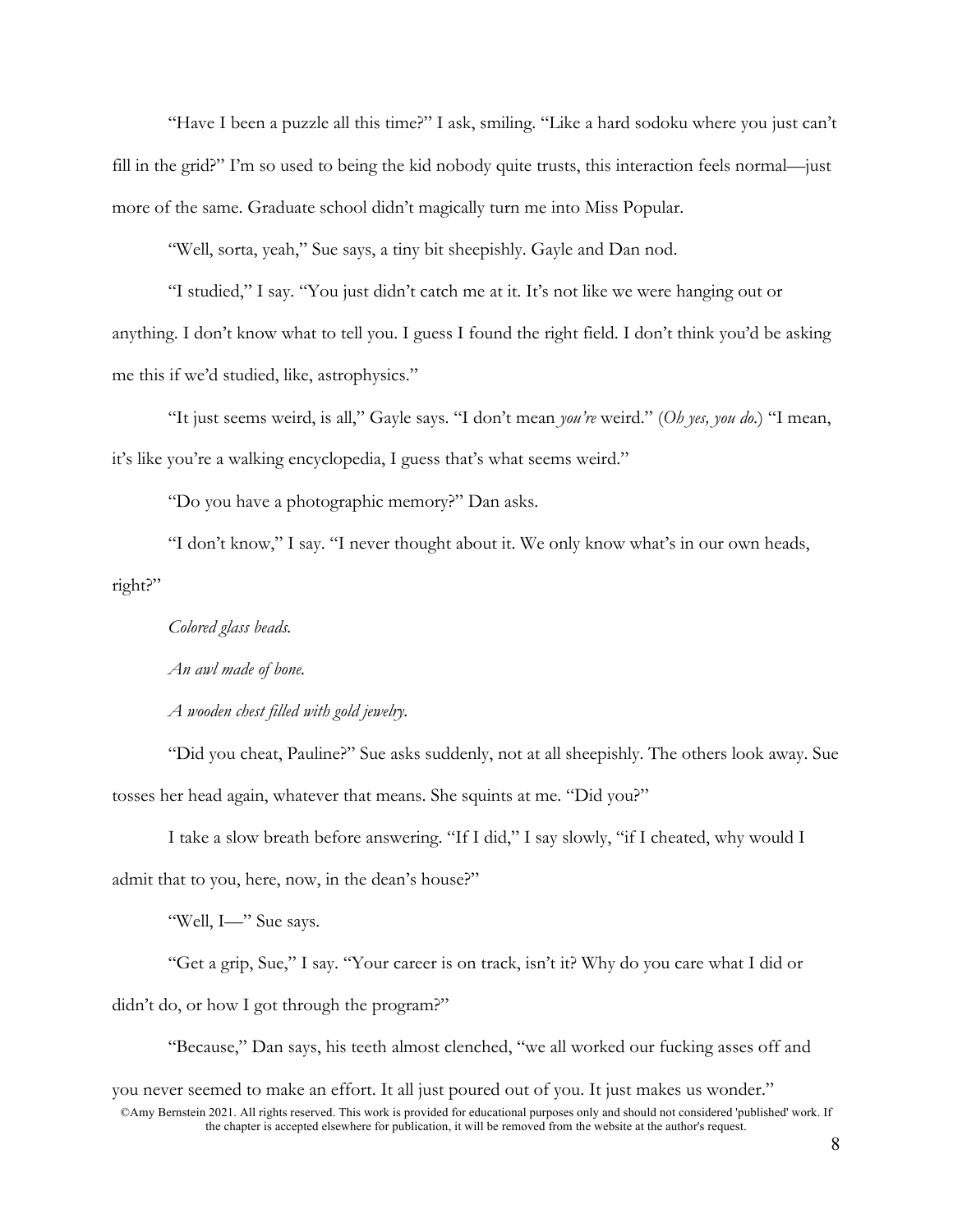"What do you wonder, Dan?" A deep voice, vaguely familiar, takes me by surprise. Grey Henley is suddenly on my left, facing my trio of inquisitors. Grey and I never had a class together; we've never even had a conversation. I know him only by sight, usually surrounded by students hanging on his every word—or so it appeared from a distance. But here he is, and I instantly feel he's going to take my side. "Do you wonder why Pauline graduated with highest honors while you skated by and did just the right amount of brown-nosing to get your cushy job with the biggest oil polluter in the world? Is that what you wonder, Dan? 'Cause I sure don't."

"Oh, come off it, Grey," Gayle says. "Dan deserves—"

"You wanna know how Pauline did what she did?" Grey says. It feels odd letting him speak for me—given that we don't know each other—but I'm curious to see where this goes. He knows my name, I notice. He takes a step toward Dan that borders on menacing—or it would be, if we weren't in the dean's house, drinking her beer, waiting for her to live up to the legend about this party. Grey takes that step and then holds his ground, leaning just slightly into Dan's space. I notice his hands curling into fists and I wonder if he's even aware he's doing that. "Because she's a fucking genius," Grey says, "while the rest of us are morons who try hard. End of story."

"Fuck you too, buddy," Dan says. He melts back into the crowd. Sue and Gayle follow him, while also smiling sweetly at Grey.

"I'm not—" I say.

"You're welcome," Grey says.

"I didn't need—"

"I know, but they're—"

"I'm not a genius and I don't need defending, but thanks, anyway," I say. "They're assholes. Obviously. Always have been, always will be. Always sucking up when it suits them and putting

<sup>©</sup>Amy Bernstein 2021. All rights reserved. This work is provided for educational purposes only and should not considered 'published' work. If the chapter is accepted elsewhere for publication, it will be removed from the website at the author's request.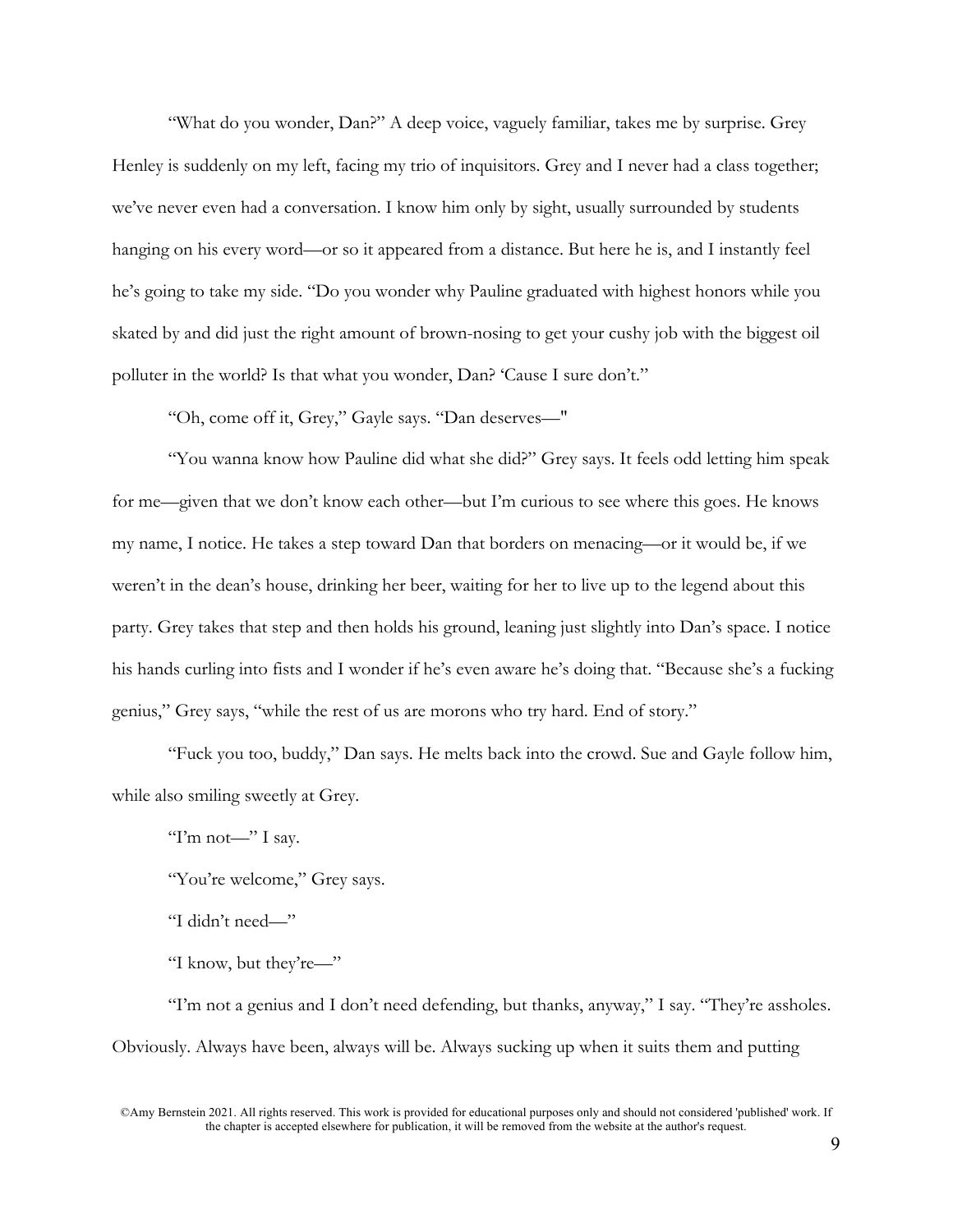other people down—or trying to—when it makes them feel good. Sorry if I'm insulting your friends,  $but$ —"

Grey laughs. "But what do you *really* think of them? And they're not my friends."

"Anyway, who says all archaeologists are nice? Just ask Bette."

He smiles and I have a moment to take him in. *Handsome. My God, so handsome. I've had two years to notice him and I failed.* He looks like the kind of guy who plays rugby or some other rough-andtumble sport. Broad shoulders, a muscular build. Curly dirty-blond hair with stubble to match. His only imperfection—a mole just to the right of the bridge of his nose—somehow adds to his looks, rather than taking away from them. That's my first impression, anyway, and for all I know, it will be my only impression. I don't expect a good-looking guy like Grey to be into me—not because I'm flat-out unattractive, or because I somehow look the circus freak I suspect I am, but because *nobody*  is ever that into me. Even Bette acts like our friendship lives in quotation marks most of the time, like we are "friends," which isn't the same as *friends.* 

"So what are your post-grad plans?" I ask Grey, more for the pleasure of looking at him than because I'm deeply interested. I assume he'll launch into a detailed recitation of his great new job, his big archaeology dreams, blah, blah, blah. I brace myself to tune out. But instead, he shrugs and smiles, and I notice that his smile is a bit crooked, one side of his mouth turning up slightly higher than the other. It gives his handsome face a slightly goofy look.

"I'm keeping my options open at the moment," he says. "Can I grab you another beer?" I'm surprised by his noncommittal answer because Grey Henley doesn't strike me as the kind of guy who is at loose ends. I'm relieved he hasn't asked me about my plans. If and when he does, I'll feed him the same line he fed me: I'm keeping my options open. That's a good way to worm out of trying to explain why I have not lifted a finger this entire last semester toward finding a job, any job. I don't know why. Like so much else about me, I can't explain it.

<sup>©</sup>Amy Bernstein 2021. All rights reserved. This work is provided for educational purposes only and should not considered 'published' work. If the chapter is accepted elsewhere for publication, it will be removed from the website at the author's request.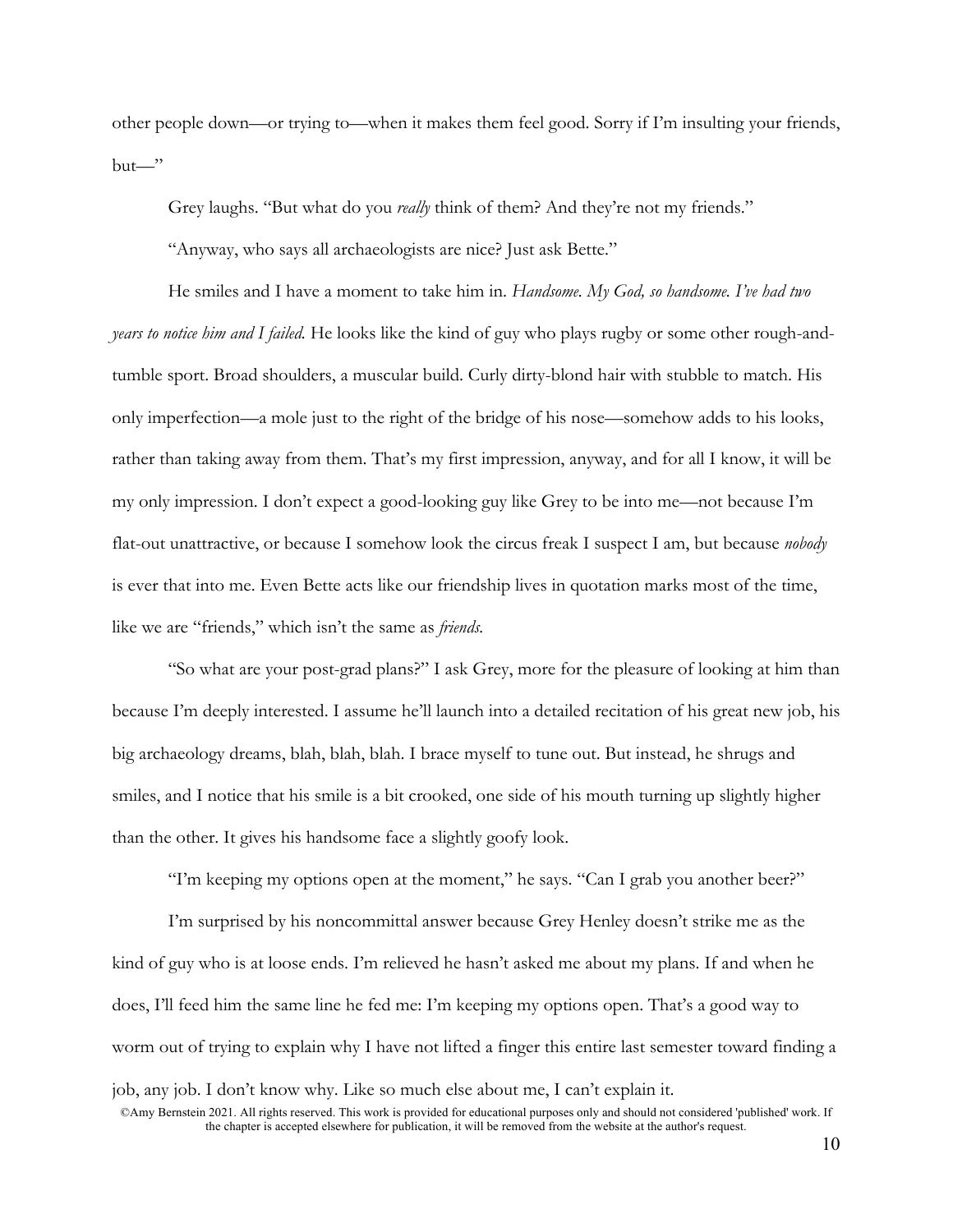"Come on," Grey says, "Nojes is holding court outside. I'm curious."

"Me too," I say. "What happens in Vegas stays in Vegas, right?"

"Yeah, right." He laughs again and I look for the crooked smile.

We walk out through the kitchen's sliding glass door into Dean Nojes's grassy backyard. Little white lights are strung in the trees and along the railing on the patio, giving the spring evening a festive, expectant air. Our entire class is out here, sitting on the grass or standing in clusters. We seem to have unconsciously recreated the semicircular shape of the amphitheater where the Dean delivers all her lectures. She sits on a lawn chair at the center of our "U," her bangled arms gesturing energetically, making a familiar racket.

I look for Bette, thinking I might join her, but she's melted into the crowd. I stand slightly apart, expecting Grey to wander off to join his own circle of friends, whoever they are, but to my surprise and mild embarrassment he remains a few feet away. Women come up to him, one after another, smiling, tossing their hair, but he doesn't appear to give them any real encouragement. He nods, swigs his beer, and offers a less dazzling version of his smile. I guess I'm spying on him.

I try to forget all about Grey and concentrate on what Dr. Nojes is saying.

"If you want to stay high and dry, go to law school," Nojes says in her lecture-hall voice. "If you're looking for glory, play sports. But if you're ready for back-breaking labor, diarrhea, scorpions, long days that make you want to scream from boredom, and you thrive on frequent disappointment, then you've chosen the best, most rewarding profession in the world." She then removes all her bangles, rolls up the right sleeve of her gauzy blouse, and holds out her bare forearm. "My favorite scar," she says, sliding her fingers up a jagged pink scar running vertically from her wrist to just above her elbow. Several students gasp. Is this the thing—the hidden thing—that this party is famous for?

<sup>©</sup>Amy Bernstein 2021. All rights reserved. This work is provided for educational purposes only and should not considered 'published' work. If the chapter is accepted elsewhere for publication, it will be removed from the website at the author's request.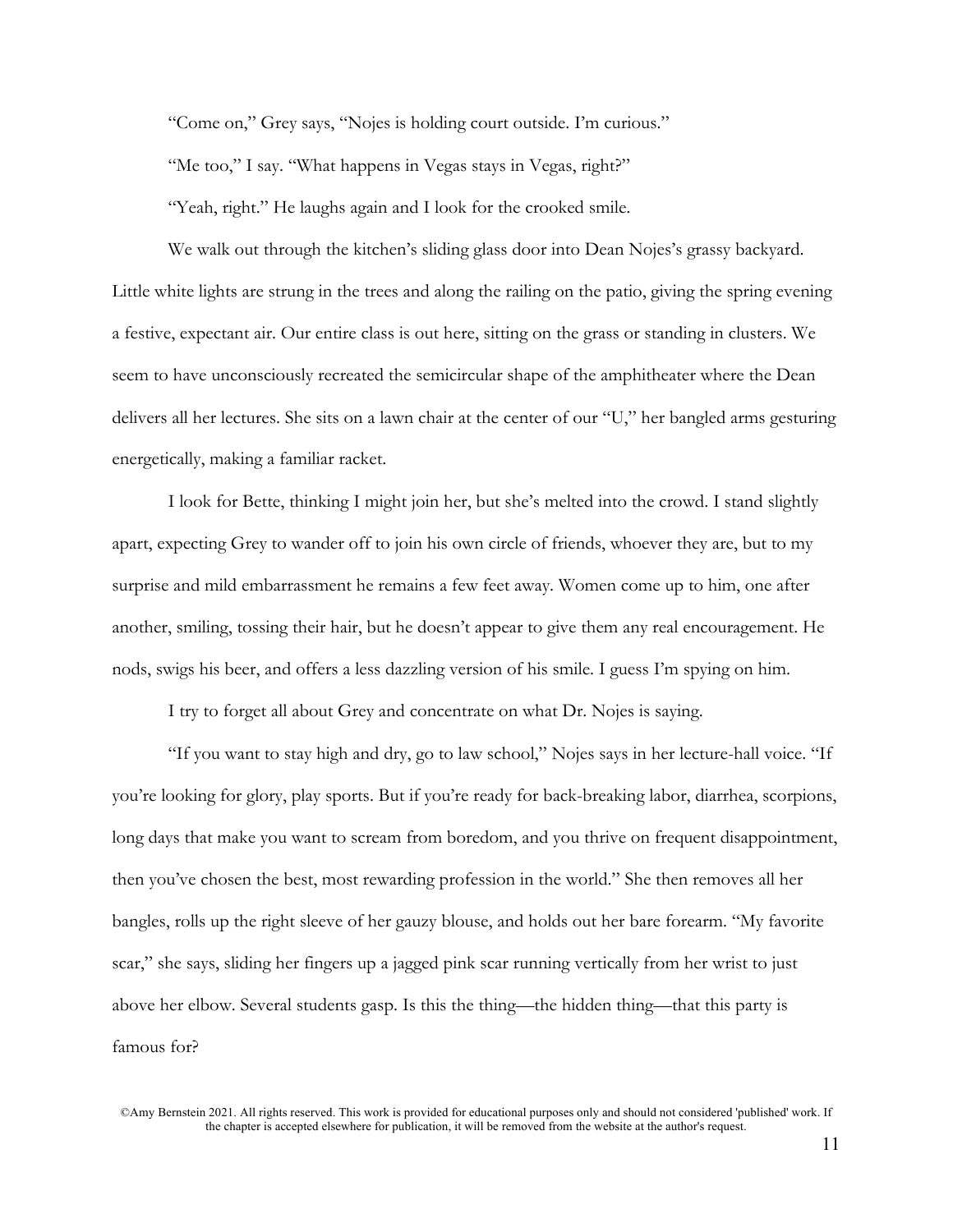Grey moves closer to me and whispers loudly. "Is it me or is this just a little bit lame? Isn't she due to retire any day now?"

"Isn't that a little harsh?" I whisper back. "I think it's too soon to judge."

"You think this is just the warm-up act?"

"Maybe," I say. "I hope so. I hope there's more."

Nojes keeps her scarred arm outstretched, presumably so everyone can get a good look. "An unexpected encounter with the Khmer Rouge," she says. "Cambodia. Nineteen seventy-eight. A band of sweaty men, armed to the teeth, found us on a night dig. They jumped from their Jeeps, blinded us with flashlights so we couldn't see. Next thing I know, a machete blade is coming straight down on me. I thought he'd sliced my arm off, but it wasn't that bad, really. A few nights in a local infirmary, where no one spoke English, and I was good as new."

Nojes pulls her sleeve down, slides the bangles back onto her arm, and leans back in the lawn chair. This little performance seems intended to burnish the lore every student already knows about her—much of it hearsay, I suspect. Nojes was awarded a MacArthur 'genius' grant when she was thirty for her field research at the Carrick ringwork, one of Ireland's most important medieval monuments dating from the earliest stages of the Anglo-Norman invasion. But what really impressed us were the stories that circulated about her being shot at, burned, and nearly drowned when she was our age, doing fieldwork in one of the most remote sections of the Amazon. It wasn't the Indigenous people who came after her, apparently, but corporate emissaries for a giant logging company. Nojes got the last laugh; several of her finds are on display in museums around the world and she's published three highly esteemed books about her digs and exploits.

©Amy Bernstein 2021. All rights reserved. This work is provided for educational purposes only and should not considered 'published' work. If the chapter is accepted elsewhere for publication, it will be removed from the website at the author's request. She reaches into the folds of her voluminous skirt and pulls out a small object. "It was all worth it," she says, "for this." She holds up an elaborately carved Cambodian bronze dragon, about four inches long. A row of dramatic, pointy scales arch along the figure's back like a headdress.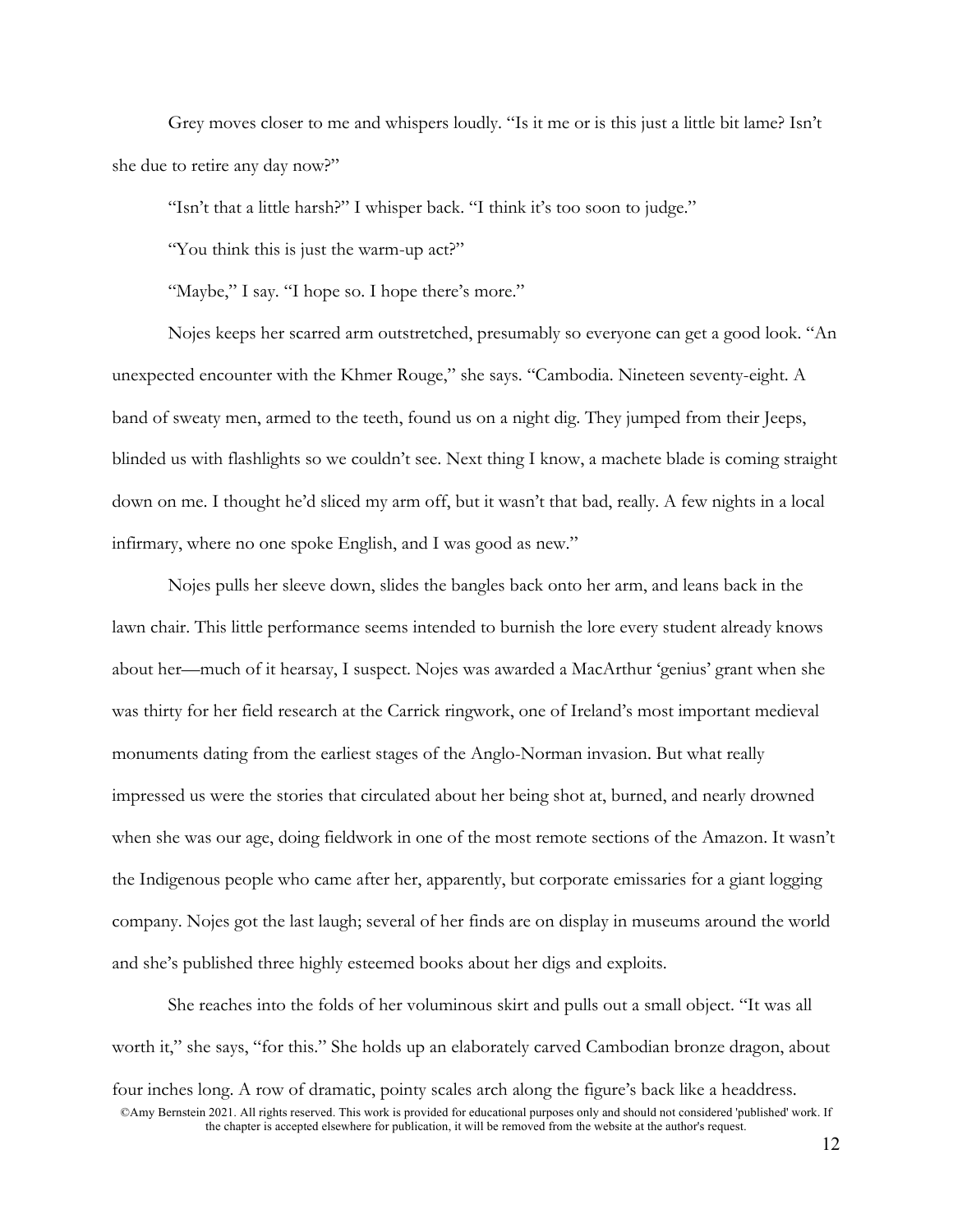Everyone but me leans in for a closer look. I don't need to. The bronze dragon is already familiar to me; I know every carefully shaped detail. I can turn it around in my mind's eye, see it with crystal clarity. I may as well have stared at this object every day of my life.

I don't simply *know* the dragon. I hear fragments of its story too.

*She held me in her palm, showing me off to her father, but he ignored her and she nearly dashed me to the ground in frustration.*

I look around the yard for a sign that anyone else hears what I hear, but I already know they do not. My imagination's roots grow in a wild tangle within a strange and private forest that I cannot share or explain to another soul.

The bronze dragon is one among many. Every single archaeological artifact shown to us in grad school, every photograph of every artifact in the books and websites we used, and the museums we visited, is equally familiar. Dan, Sue, and Gayle were right to be suspicious of me. There *is*  something going on. I *do* seem to know things that other people do not know. But I don't know where this knowledge springs from or why it's in my possession. I don't know if my perceptions are connected to the *pulse*. I know so many things—and almost nothing about myself. Who I am, why I'm made this way: blank mysteries.

My foster parents were worse than clueless; they were generally indifferent to my welfare. Perhaps this big blank at the center of my identity is what's holding me back now from trying to map out a future for myself—any future. Feeling a renewed self-consciousness and hyper-aware of the difference between me and all of my peers, I try to concentrate on what Nojes is saying.

"When I die," she says, holding up the bronze dragon, "this goes straight back to the cultural antiquities museum in Phnom Penh. Unless, somehow…" She pauses unexpectedly, her gaze distracted. Is she looking in my direction? Why? "…Someone comes to claim it sooner… Anyway, I

©Amy Bernstein 2021. All rights reserved. This work is provided for educational purposes only and should not considered 'published' work. If the chapter is accepted elsewhere for publication, it will be removed from the website at the author's request.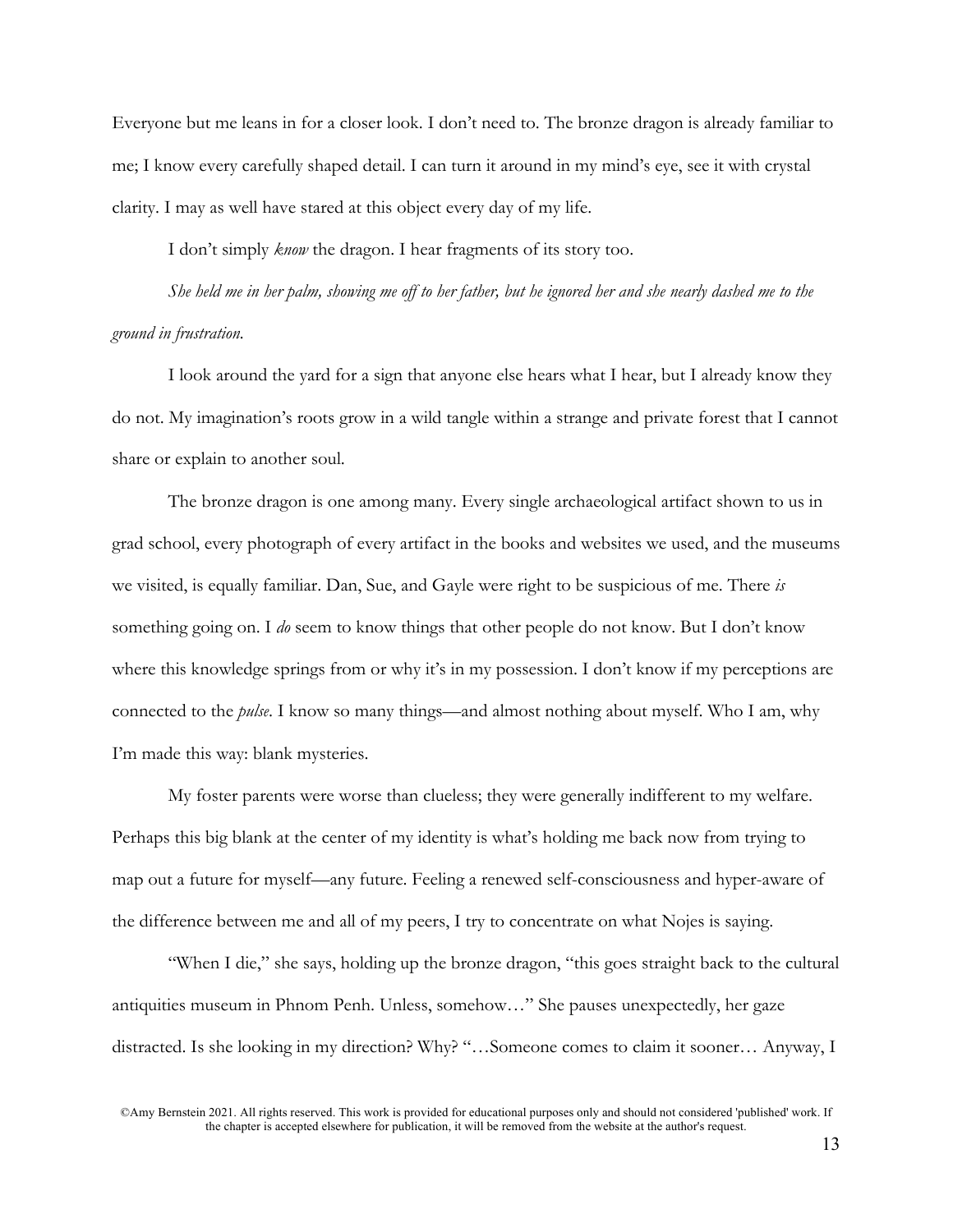believe in repatriation. But after a thousand years, a few decades spent privately caring for something as magnificent as this surely will not matter."

I feel a tug on my arm. It's Bette. Grey has moved closer to Nojes to look at the artifact.

"She fucking stole it," Bette says, hardly bothering to whisper. "Did you hear what she just said? Am I wrong?"

"Well, you could say she's just borrowed it for a long time. Like checking a book out of the library and then holding onto it for a couple years past the due-date."

"It's not like that at all!" Bette says. "You don't really believe that, do you, Marsh?"

"Look at it this way, Bette," I say. "The dragon will never find its way back to the watercarrier who carved it to please her father because she's been dead for centuries."

"Wait, how do you know a water-carrier made it? And how do you know the artist was a woman? Why would you say that?"

"Did I? Just a wild guess. But anyway, the dragon is safe. Nojes has taken good care of it. It's not like she uses it to crack walnuts. And eventually, it will find its way back to a place where Cambodians and tourists can enjoy it. Looking at the history of the object as a whole, over many thousands of years, this is a really short detour. I don't see the problem."

"Wow," Bette says, shaking her head and swigging the last of a beer. "I've known you two years, and I'm just realizing you are a completely amoral person. At least, your morals are pretty squishy. Nojes has no business holding on to that object and I'm going to report her. She's breaking the law. She's a criminal, Marsh."

©Amy Bernstein 2021. All rights reserved. This work is provided for educational purposes only and should not considered 'published' work. If the chapter is accepted elsewhere for publication, it will be removed from the website at the author's request. "Bette, hold on," I say, but Bette turns her back to me and walks away. I watch her bright pink head merge into the crowd of students still tightly packed on the lawn. I'm wondering if she just ended our friendship. Bette does tend to see things in black and white. You're either with the good guys or the bad guys, and she seems certain she can tell the difference. Where making friends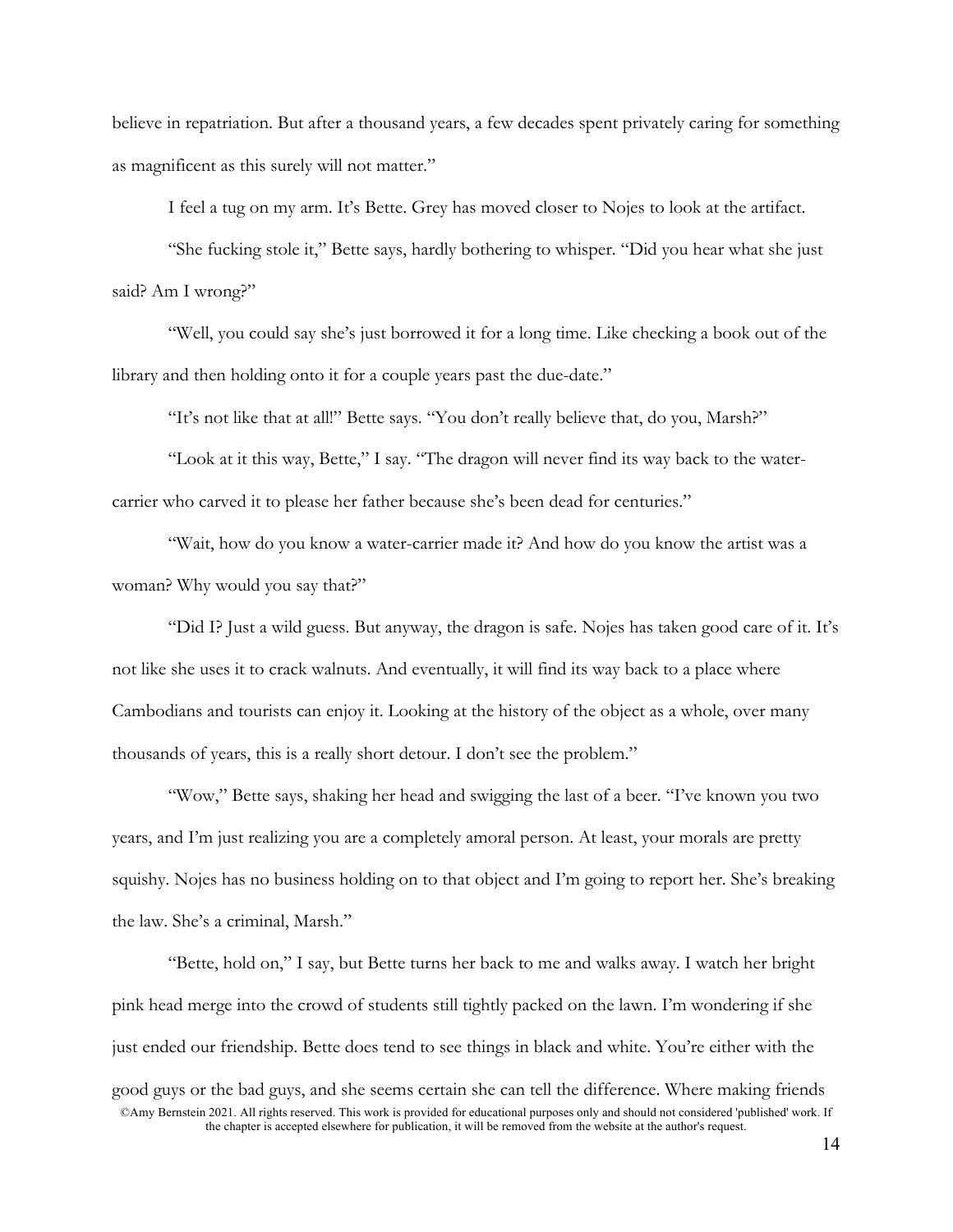are concerned, I always get it wrong, somehow. Bette turns around and heads back my way. To apologize for being so hard on me, perhaps?

"And why would you make shit up?" she asks. "A female water-carrier? I get that you're smart, Marsh, but when you invent the history of an artifact you know zilch about, it's like spitting on your degree. Like archaeology's just one big joke. Think about that before you go off somewhere to dig shit up and claim to know all about it."

"You're right, Bette," I say. "You're so right. I'm sorry."

Bette stalks off again without acknowledging my apology. Add her to the list, I think with a familiar twinge of regret. I didn't mean to irritate her. I never intentionally mean to irritate *anyone*. I'm furious with myself for speaking so freely. I need to say less, about everything. Like the slogan says, what goes on in Pauline's head, stays in Pauline's head.

"All right, children," Professor Nojes says, rising slowly from her lawn chair. "It's time for the next chapter in our final evening together."

"Finally," Grey says, once again by my side, standing so close his breath lightly grazes my neck. "Let's get this show on the road."

"Won't you miss Nojes's lectures?" I ask him, still thinking about how to get back on Bette's good side. "Especially since they always seem to star the professor herself. Have you noticed?"

"No, really?" His crooked smile makes me forget all about Bette. Grey's smile is beginning to feel like something sweet and delicious—and dangerous?—like an addiction. Well, I think, *this* is new. I'm so glad the *pulse* had visited me earlier in the day, because I won't go through it again for days or weeks. I know I'm safe—that is, normal—for the time being. Which means I'm free to concentrate on whatever is happening right now.

©Amy Bernstein 2021. All rights reserved. This work is provided for educational purposes only and should not considered 'published' work. If the chapter is accepted elsewhere for publication, it will be removed from the website at the author's request. The dean resumes holding court in the center of her living room, which is far too small to hold all of us. We are uncomfortably crammed together, pressed to the walls. Grey's arm touches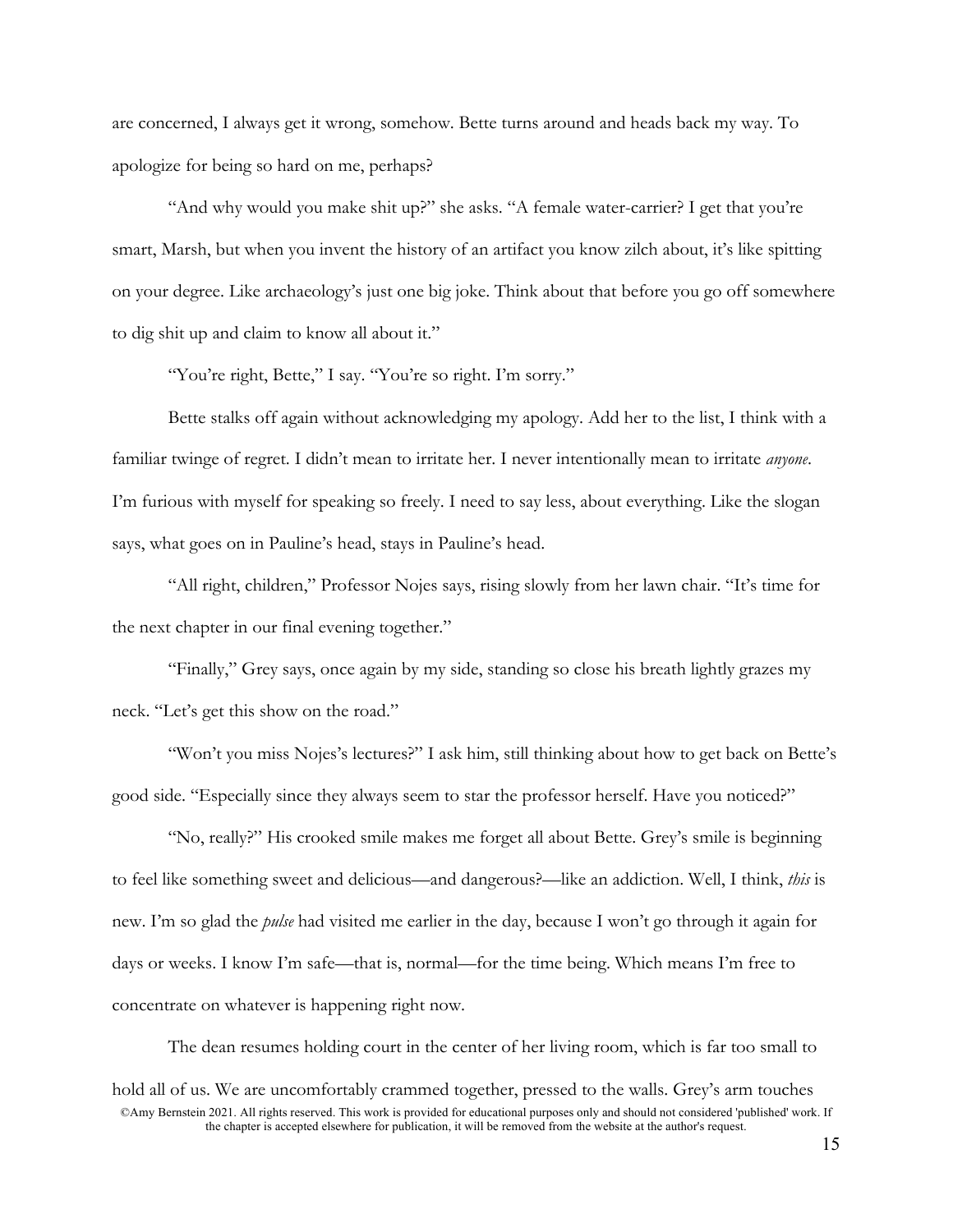mine and I am acutely aware of the heat radiating from his body. I force my attention back to room at large. The professor's living room is curiously devoid of any personality. The art on the walls looks store-bought, pale abstract images like those you might see in a hotel room. There is no sign of any artifacts, sculptures, figurines, or even photos that would speak to her decades of adventurous travel and excavation.

"Listen up," Nojes says loudly, looking very Gertrude Stein-ish, her bangles knocking together. She is the shortest person in the room, yet she seems to take up a lot of space. I suspect none of us has forgotten that she still exercises control over us. "What happens over the next few hours will put a stamp on your future, your whole life, in fact. The experience you are about to undergo will stick with you to your dying day. Rituals, people, rituals make the world go round." Nojes's gaze moves around the room, resting on me for an extra second or two, or so I imagine. I'm curious to know how Grey is taking this, so I turn to watch his face. He appears wary, perhaps cynical, his eyes slightly narrowed.

"I'm going to call you in pairs," Nojes says. Only two at a time? Whatever she is planning will take forever. A lot of eye-rolling in the over-crowded, over-heated living room makes clear what everyone is thinking. Several students inch toward the front door, no doubt wondering how to make an escape without forfeiting their graduation. "Don't even think about it," Nojes says. I guess she's seen this before.

Bette squeezes in next to me. "She's a fucking megalomaniac," she says. "And crazy. She can't keep us here. She has no right. If the Fire Department knew how many people were crowded in here right now, they'd impound her sorry ass." Bette is practically dancing on her toes with agitation. At least she is still speaking to me.

"Aren't you even a little bit curious?" I ask. "Don't you want to see what comes next?"

©Amy Bernstein 2021. All rights reserved. This work is provided for educational purposes only and should not considered 'published' work. If the chapter is accepted elsewhere for publication, it will be removed from the website at the author's request.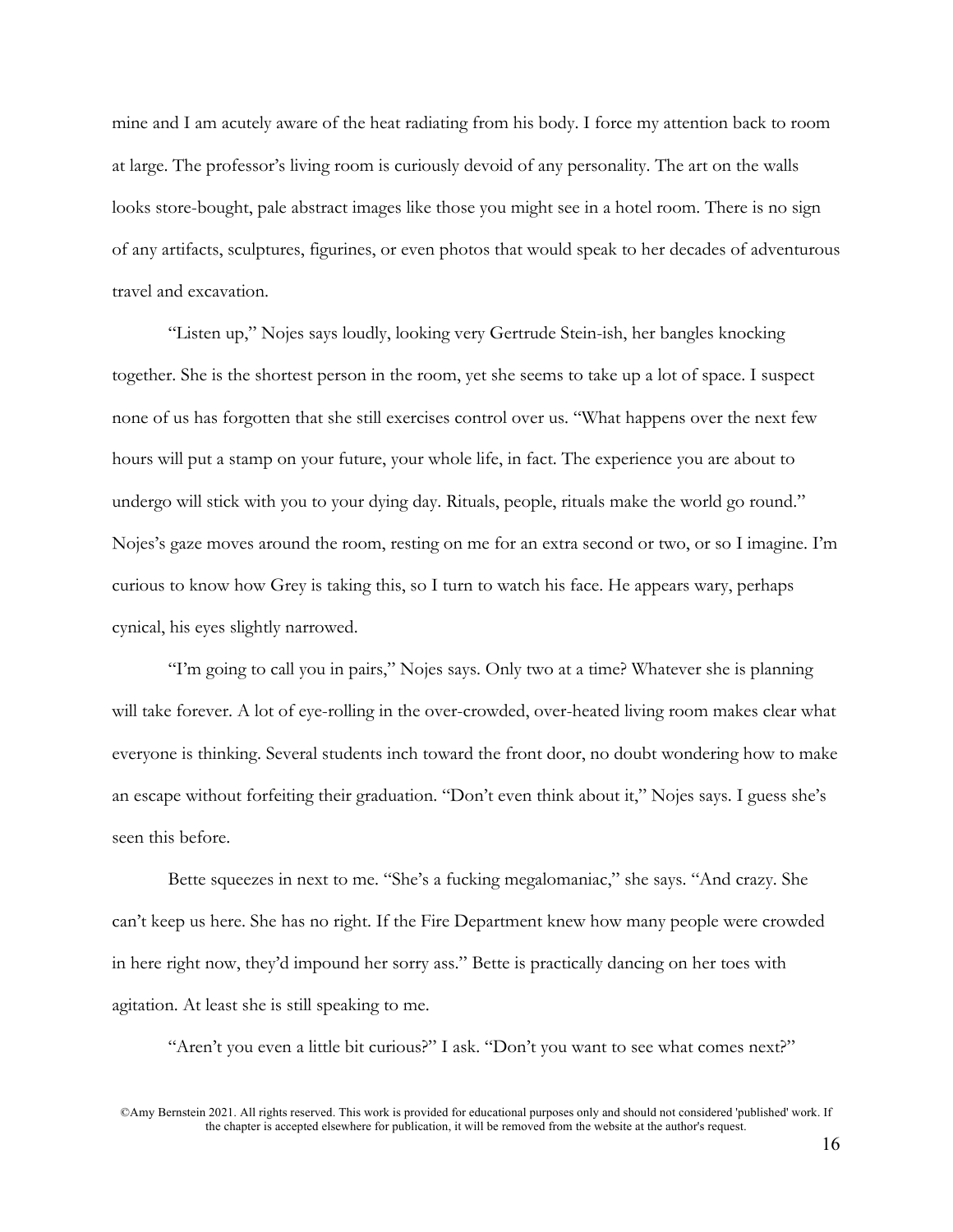"Curiosity has nothing to do with it," Grey chimes in from my other side. His deep voice reminds me of a coursing river. "She's extorting us. I guess the university gives her a pass on account of her reputation which, you'll notice, she polishes herself every chance she gets."

"Maybe they don't know," Bette says. "Maybe no one has ever had the courage to report her to the provost or whoever has power up the food chain here. But I will. I won't hesitate when this is all over."

"Do what you gotta do," Grey says to Bette, "but I respect her. She's manipulative, sure, but she's awfully clever about it. That's a real skill—knowing exactly how to get what you want before anybody even realizes what you're doing."

"You think deceit is a skill?" Bette asks. "Boy, you two are peas in a pod. No offense, but you're both ethically challenged."

"I think you're both right," I say, "but all I care about right now is learning about the rituals she referred to, whatever they are. She said this is going to transform us. Don't you see how lucky we are? We're going on an adventure!"

"Rituals? Transformation?" Bette says scornfully. "That's the dean's bullshit. Archaeology only works because there are rules in place—guard rails—about what we do and how we do it. It's science, not Burning Man."

Grey and I respond in unison. "Rules are meant to be broken." We look at one another and laugh. I blush and focus on the sound of his deep laughter, which holds a trace of mocking selfawareness. I would very much like to know more about him and what he thinks about, well, everything. That's a first, for me. I doubt he feels the same about me, however.

©Amy Bernstein 2021. All rights reserved. This work is provided for educational purposes only and should not considered 'published' work. If the chapter is accepted elsewhere for publication, it will be removed from the website at the author's request. "Freiburg and Sullivan," Nojes calls, consulting a printed list in her hand. We watch the first pair of students work their way from opposite ends of the room toward the dean. Do they even know each other? Is she pairing students at random? Or is there a method at work? The dean opens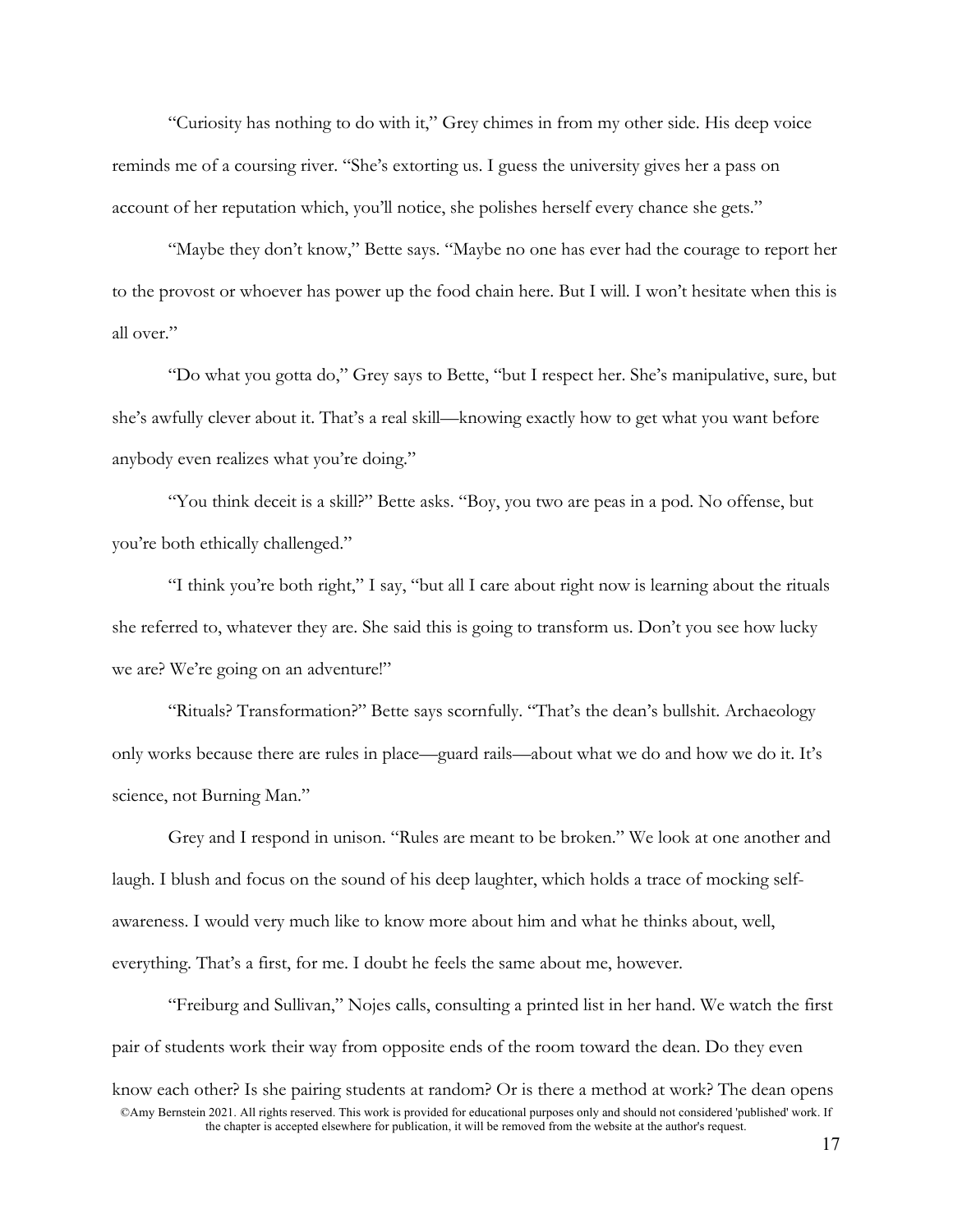a door to another room and gestures for the pair of students to enter. She follows them in and closes the door.

The living room falls silent. I imagine we are each trying to figure out what is in store for us, and with whom we will undergo this experience, whatever it may be.

"This is stupid." I can't see who says this but I know from the voice it's Sue Rios. "Next, she'll have us playing pin-the-tail-on-the-donkey." Titters run through the crowd.

"This is probably illegal, you know," Bette says loudly, "a violation of all the codes this school is supposed to follow. Who does she think she is, holding us here against our will? I'm gonna do something about it. Who's with me?" I hear murmurs and whispers but not one single student responds to Bette. "Bunch of sheep," she mutters.

Less than five minutes later, the door opens and Cynthia Freiburg and Carl Sullivan emerge. I stand on tiptoes to get a look. All eyes are on them. Neither of them returns our collective gaze. They appear drained and decidedly not together. Whatever happened in that room does not seem to have been a shared experience or a pleasant one. Carl trails behind Cynthia as both head toward the front door, shaking their heads. I catch a brief glimpse of Carl's face: his eyes are blank pools. A shiver runs through me. I'm not scared. I have a powerful sense of anticipation. Something is unfolding here, in this house, something far beyond the imagination of everyone here. Including, perhaps, me.

"What happened?" Gayle Connaught asks. "Can't you at least tell us what to expect?" There is no response.

"Will she let you graduate, at least?" Dan Finland calls out.

"Will you testify against her?" Bette shouts as Cynthia and Carl leave the house without a backward glance.

©Amy Bernstein 2021. All rights reserved. This work is provided for educational purposes only and should not considered 'published' work. If the chapter is accepted elsewhere for publication, it will be removed from the website at the author's request. "You were right, Pauline," Grey says to me. "This will be an adventure. Good luck."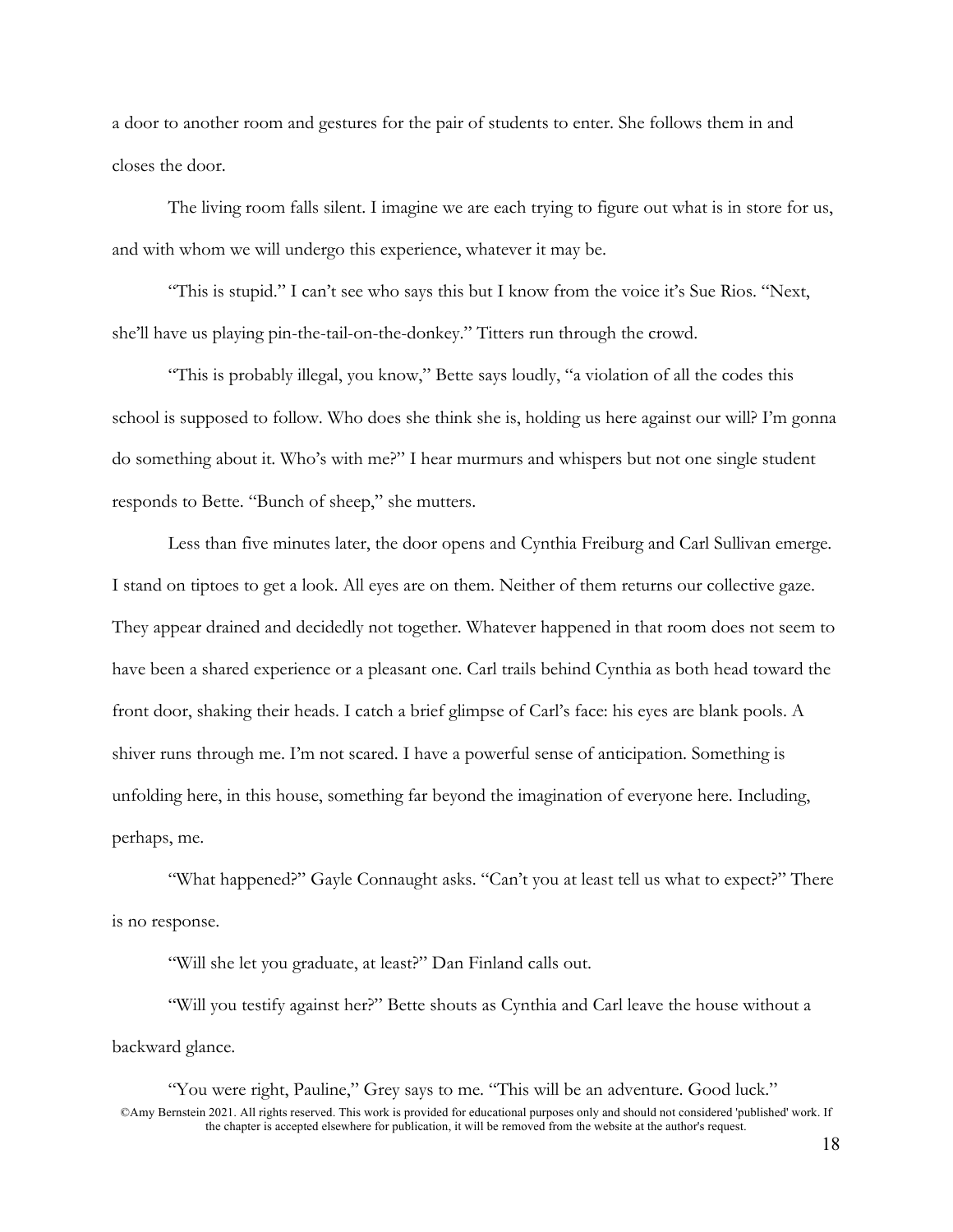"You too," I reply. "Whatever goes on in there—"

"I'm game," he smiles. "Why not?"

"Same," I say. Grey presses a finger to the back of my hand and that simple gesture sends a shock wave through me. The second time our skin has made contact. The sensation is nothing like the *pulse*; it's earthy and grounded. Is he flirting with me? And why me? He can have any woman in this room. Perhaps he already has. I force myself to remain casual, as if I don't notice his touch. But I do not pull away, either.

Nojes re-emerges from the mysterious room, list in hand. "Harvin and Loren," she calls. I watch Dawn Harvin and Bruce Loren thread their way through the crowd. They look terrified. The pattern is the same. In less than five minutes, the two of them re-emerge, shaken to the core. Stumbling, they make their wait to the front door, clearly anxious to leave the house. This time, no one says a word. We simply watch. And wait.

The room fills with a shared sense of quiet dread. Everyone stops drinking.

"Off with their heads!" someone says quietly, in an attempt at gallows humor. Hardly anyone laughs.

Someone else voices the opening to Chopin's famously haunting funeral march. "Dum, dum, de-dum, dum, de-dah-dah-dah-dah dum." Bette stands near me, quietly fuming. She's on her phone, probably sending outraged texts to the president of the university and anyone else she can think of. I don't ask. I'm not eager to set her off again or endure another lecture on my "squishy" ethics.

Grey turns to me. "I'm taking bets on who faints first. My money is on Finland." His smile is mischievous, this time. He is a man of a thousand smiles, I decide. I clamp my hand on my mouth to keep from bursting into laughter. Grey and I seem to be the only ones feeling energized, even exhilarated, by this entire episode. He is clearly no more afraid than I am.

<sup>©</sup>Amy Bernstein 2021. All rights reserved. This work is provided for educational purposes only and should not considered 'published' work. If the chapter is accepted elsewhere for publication, it will be removed from the website at the author's request.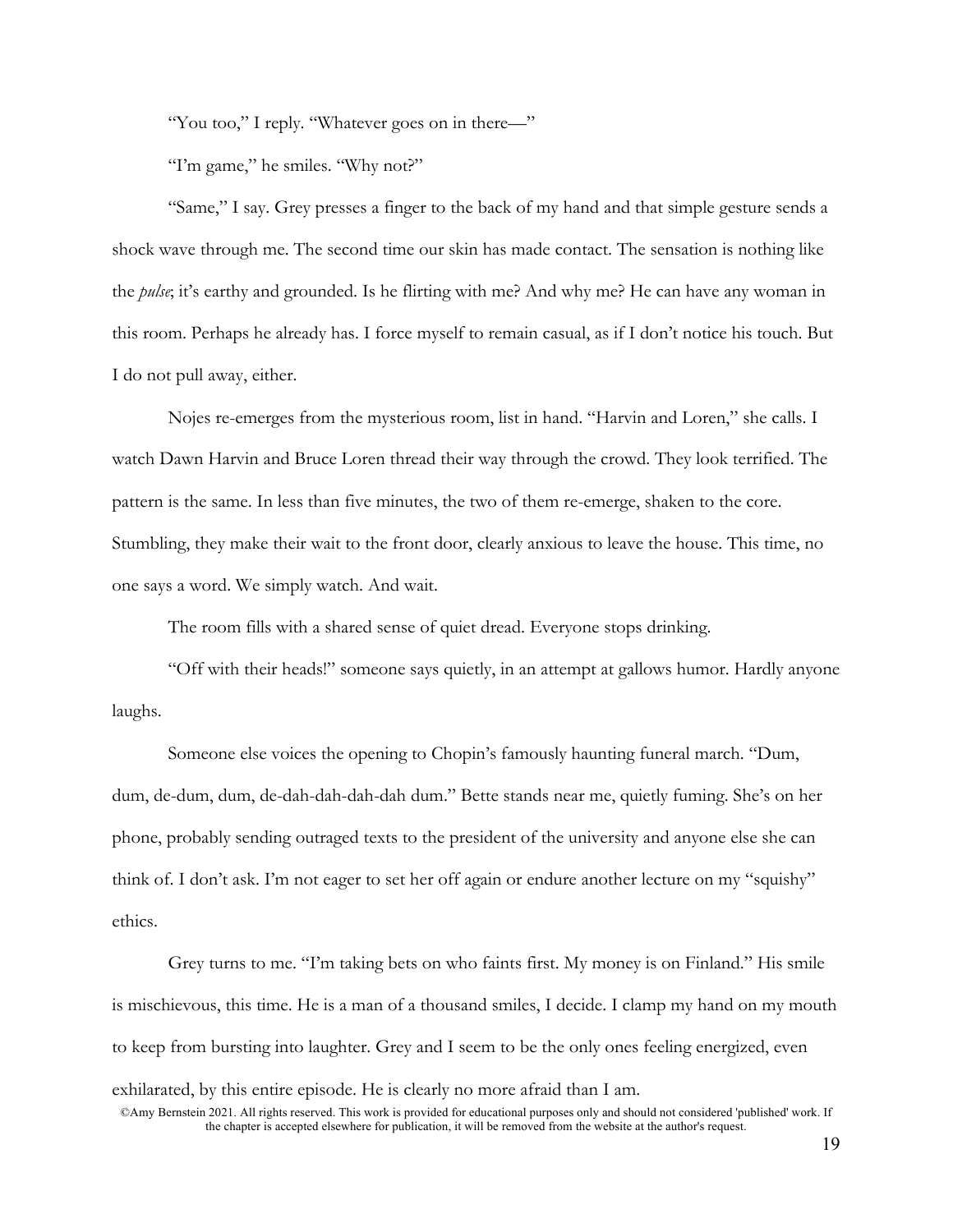"Marsh and Henley," Nojes calls. Grey and I immediately turn to one another. I am astonished and also feel extraordinarily lucky. If I'd been asked to choose a partner to undergo this ritual with me, I would not have hesitated to choose Grey Henley, despite the fact that I might have passed him on the street with the barest nod until two hours ago. Before this evening, I would have chosen Bette, given a choice. But now she is the last person I want to enter that room with, and Grey is the only person. Grey takes my hand (!) as we head toward the door and I am flooded with a happiness I have never known. This may be the first really good thing that's ever happened to me.

The windowless room is dim and gray, as if lit by shadows. An odd smell lingers faintly, and I wonder if I smell my classmates' fear. In contrast to the blandly decorated living room, every inch of the walls in this room are adorned by tribal masks and shelves of figurines from all over the world. In each corner stands a statue or sculpture. I do not need an instant to think; I can identify every single object in the room and where it comes from. I swiftly catalogue the sources of the room's contents. Edo. Yoruba. Igbo. Burkina Faso. Inuit. Aztec. Yunnan. Guizhou. Venice. Papua. Dominican Republic. The masks grimace, leer, and smile, their faces painted bright red, yellow, green, black, brown, white. Some are framed with halos of coarse straw or feathers.

Yes, I lied to Sue and Gayle and Dan. Told them I studied, when I didn't need to. I enrolled in the Master's program at Carthage University not to learn but to obtain a credential others would recognize—to give me a veneer of normalcy. My archaeology degree offers legal entry to digs and exploratory excavations anywhere in the world. I wanted to acquire the formal vocabulary and frames of reference for this discipline as a complement to my own innate store of knowledge. The credential is my cover. If Bette knew this, perhaps she wouldn't be so hard on me.

All of these thoughts flash by within the first few seconds of entering the room. I don't have time to gauge Grey's own first impressions before Nojes issues instructions in a clipped, no-

## nonsense voice.

<sup>©</sup>Amy Bernstein 2021. All rights reserved. This work is provided for educational purposes only and should not considered 'published' work. If the chapter is accepted elsewhere for publication, it will be removed from the website at the author's request.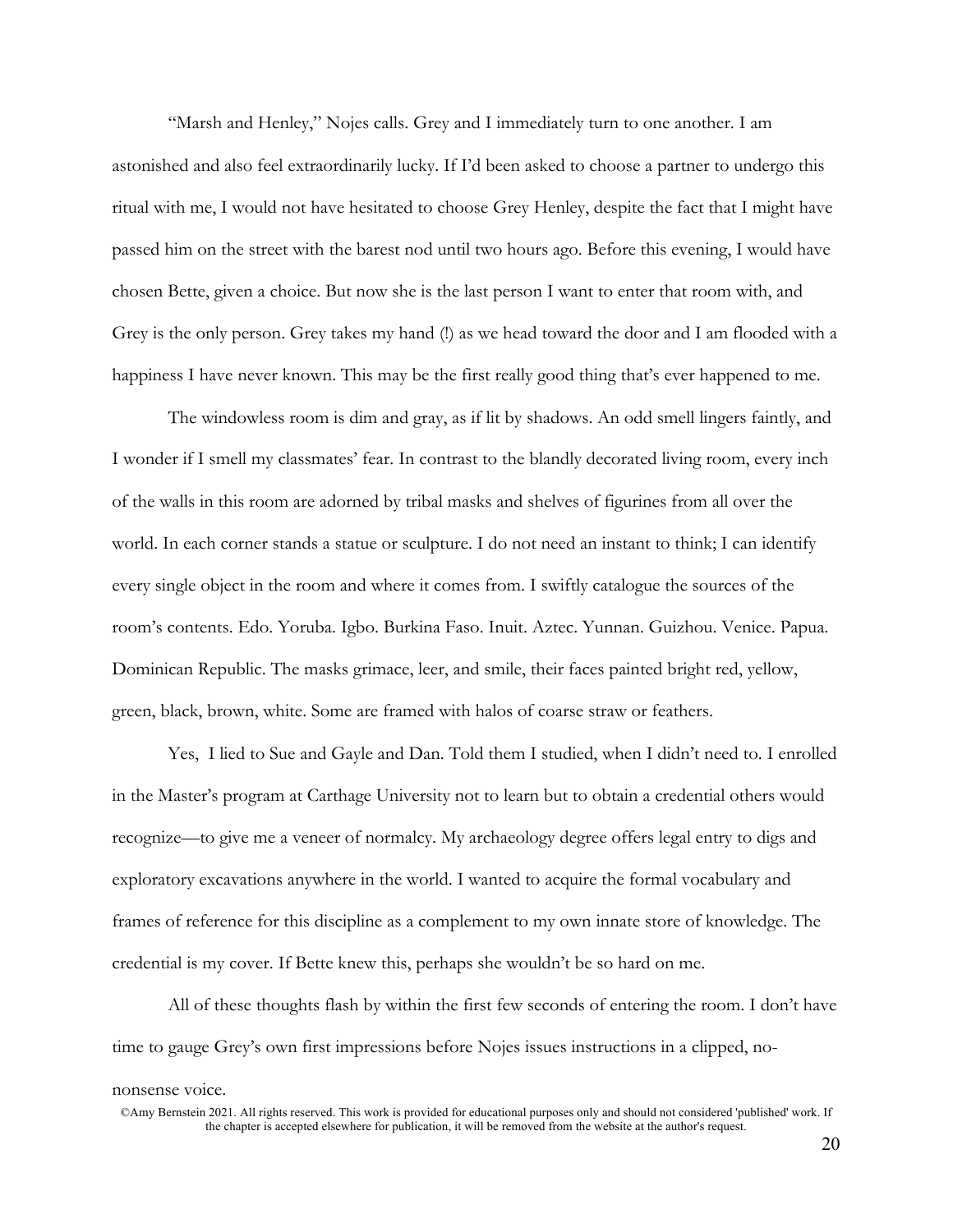"Face each other," she commands. "Closer. Still closer. Now clasp hands." The sudden joining of our flesh feels incredibly intimate; I may as well stand naked in front of him. Despite the room's dim light, I see flecks of silver in his dirty-blond hair, including in the loose curl that rests on his forehead. The silver is visible in his neatly trimmed stubble as well. And some tendrils of lightcolored chest hair rise up from the neckline of his black tee shirt. I can just make out the contours of his strong pectoral muscles. I tip my head back slightly and look for the first time straight into his blue eyes, which are flecked with shards of grey. He returns my gaze without hesitation and I wonder what he is thinking. A slight smile plays around his lips.

"Keep your hands together," Nojes says. "And do not move. Do not separate. Do not speak. Remain absolutely still until I tell you otherwise." Nojes swiftly blindfolds me and I assume she does the same to Grey. I sense her step away, briefly, then hear the sound of a match being struck, and within seconds a strange and pungent odor fills my nostrils. Sage, loam, ground acorns, oil of oregano, and oak bark tannin. Though I am able to discern the components of the thick smoke, I do not know its purpose. The smoke penetrates deep into my lungs, triggering a spell of hard coughing. Grey coughs as well. But then we stop coughing as suddenly as we started, as if our bodies simply absorbed the smoke. Perhaps it has entered our bloodstream. That makes no sense but a change is coming over me, both familiar and strange. Not the *pulse*! It's too soon. And if it is the *pulse,* I can't imagine going through it while pressed up against a guy I barely know. He might think something is wrong with me—that I am frightened, weak, or even crazy, none of which is true, or maybe *all* of that is true.

©Amy Bernstein 2021. All rights reserved. This work is provided for educational purposes only and should not considered 'published' work. If the chapter is accepted elsewhere for publication, it will be removed from the website at the author's request. But is this the *pulse* again, after all? Induced by the smoke, perhaps? If so, I've skipped straight to stage three—where I am floating above the earth. This has never happened before; the stages of the *pulse* unfold exactly the same way every time. I grip Grey's hands as tightly as I can, as if to keep from flying up and away. But clutching doesn't help. I am rising swiftly out of my own body.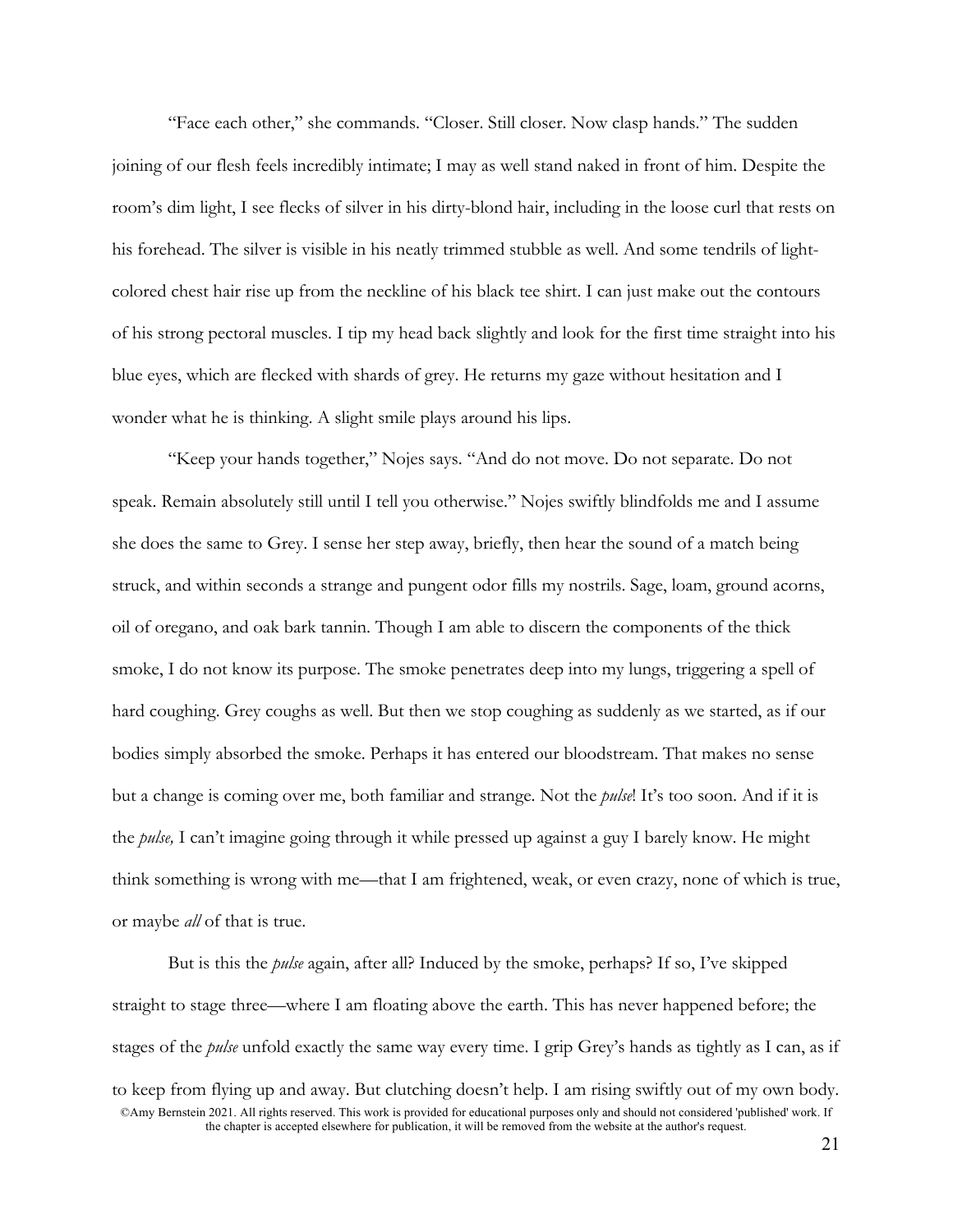Despite the blindfold, I have sight. I am in the treetops now, above the dean's house, rising higher and higher. Then I am thousands of feet in the air, traveling not only through space but through time as well. My physical body seems to have dissolved and I exist in a realm of pure feeling and connection to all of the things that humans make, manufacture, or craft to pray or protect, nurture or defend, share love or blood lust.

Seeing and feeling become one. I sense children spearing fish in a river. The dark, open mouth of a stone cave lit from within by a fire. Small animals carved in wood and ivory, neatly arrayed on a plinth. A joint of meat roasting over a spit. A henge of stone in which people dance wildly. A woman dying as she gives birth to a child. Two men clubbing one another until both are bloody. I experience all of it as they do: heat, cold, hunger, joy, pain, fear, anger. I become aware of a parallel sensation. A presence accompanies me on this journey. Not Grey—not someone I have met in real life. This presence feels more like a spiritual companion than a person. I cannot see this figure; I only know I am not alone.

As suddenly as I have departed, I am slammed back into my own body, back to earth, back to the room in Dr. Nojes's ranch house. For a split second, I am bereft; I resent being forced to return so abruptly from an altered state that feels more real to me than my actual life. I am still blindfolded and breathing hard as Dr. Nojes whispers in my ear, so softly only I can hear. "You will have questions. Return to me when you are ready."

©Amy Bernstein 2021. All rights reserved. This work is provided for educational purposes only and should not considered 'published' work. If the chapter is accepted elsewhere for publication, it will be removed from the website at the author's request. She removes my blindfold, then Grey's. He is breathing hard too. We look down at our hands, clasped so tightly our knuckles are white. "You may release your hands," Nojes says. We disentangle slowly, wordlessly. I wonder if I look as pale as Grey. His blue eyes are glossy. Nojes opens the door for us to leave. Surely, this was not five minutes, but five hours, five days, five weeks, and all the other students will be long gone. But no. They are all there, watching us expectantly, curious dread spread across the cluster of faces. But I am different from the others who